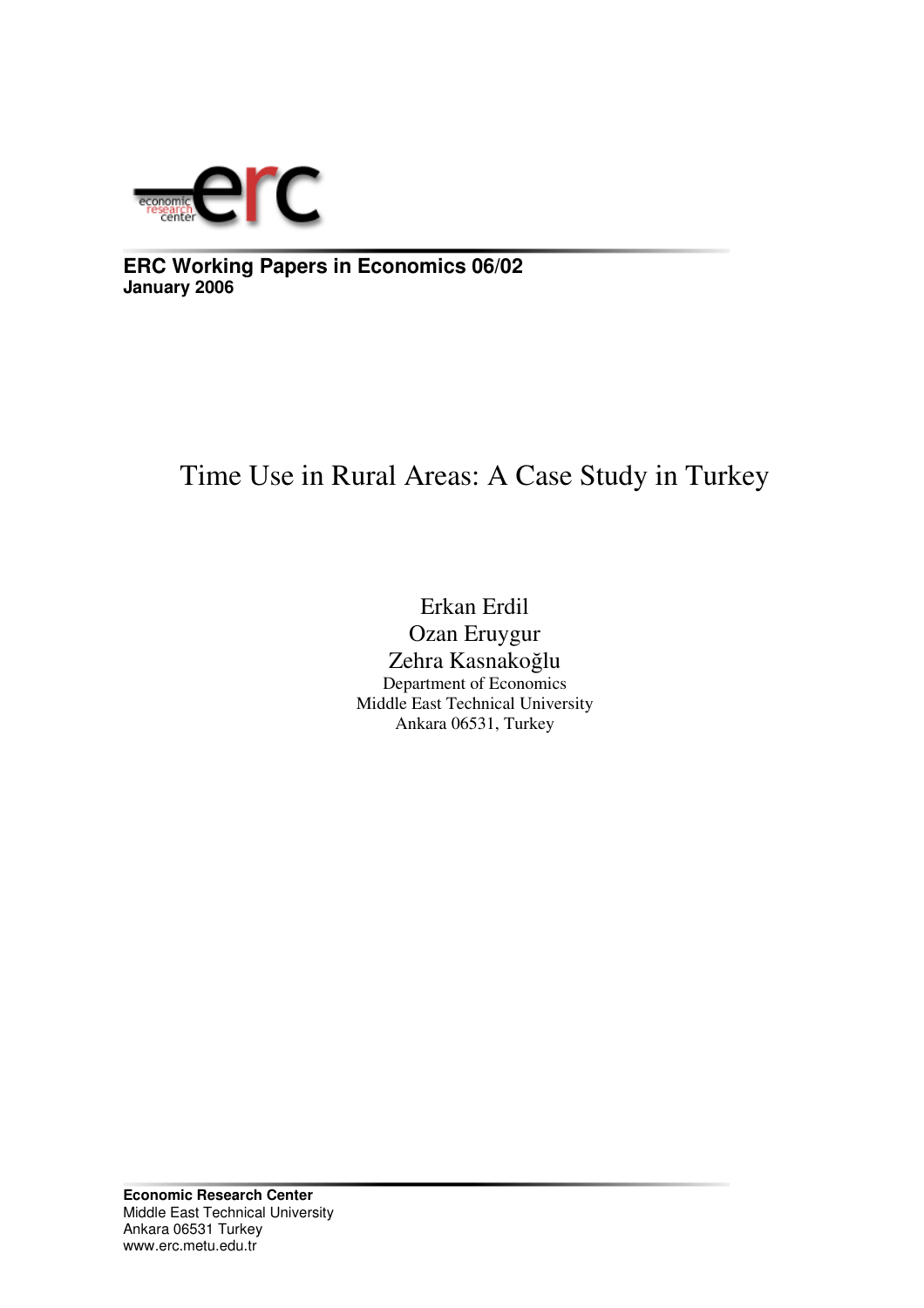## **Time Use in Rural Areas: A Case Study in Turkey**

*Erkan ERDIL - Ozan ERUYGUR - Zehra KASNAKOGLU\**

*Abstract*

*This study aims to analyze rural household work and leisure time and how it is allocated among various activities and by socio-economic characteristics of individuals. The analysis is based on a survey carried out in two central Anatolian villages. Three time use questionnaires are administered between May-October 2003 during two different days of the week, an ordinary weekday and the day of the local bazaar. 138 household members from these two villages have* participated in the survey. It is found that on the average, the villagers spend over half of their non*sleeping time on non-economic activities including personal development. The remaining time spent on agricultural and non-agricultural economic activities is about the same. Males on the average spend more time on all activities than females except for personal development. The results show that, time use patterns change during different days of the week and months of the year. It is also found that, there is a high correlation between time use patterns and socio-economic characteristics of the households. In general there are statistically significant differences in the average time devoted to activities by education and age groups. Finally, significant differences are observed in the time use patterns rather than magnitudes by gender. As expected, differentiation in men's and women's roles is observed in agricultural activities.*

*Keywords: Time Use surveys, rural households, agricultural activities. JEL Codes: D13, J16, Q12.*

## **1. Introduction**

Time use surveys are conducted i) to measure and analyse time spent within daily and between daily activities to gain more insight on the productive and leisure activities of household members, ii) to obtain information on the division of both paid and unpaid labour between women and men and other groupings, iii) to learn more about the productive activities such as subsistence work, casual work and work in the informal sector and iv) to provide data to improve significantly the estimated contributions, to GDP and employment, of domestic services of household industry.

Therefore, time use survey data provide vital inputs to policy analysis. These data supply valuable information on the allocation of time to household production for the market as well household's own consumption, and hence on the allocation of time to leisure activities. This information is generally not available in the databases of household income and expenditure surveys.

\_\_\_\_\_\_\_\_\_\_\_\_\_\_\_\_\_\_\_\_\_\_\_\_\_\_\_\_\_\_\_\_\_\_\_\_\_\_\_\_\_\_\_\_

<sup>\*</sup>Department of Economics, Middle East Technical University, Ankara.

Authors would like to acknowledge the support from METU Research Fund and the assistance from students who have participated in the field work and the data entry phases of the project.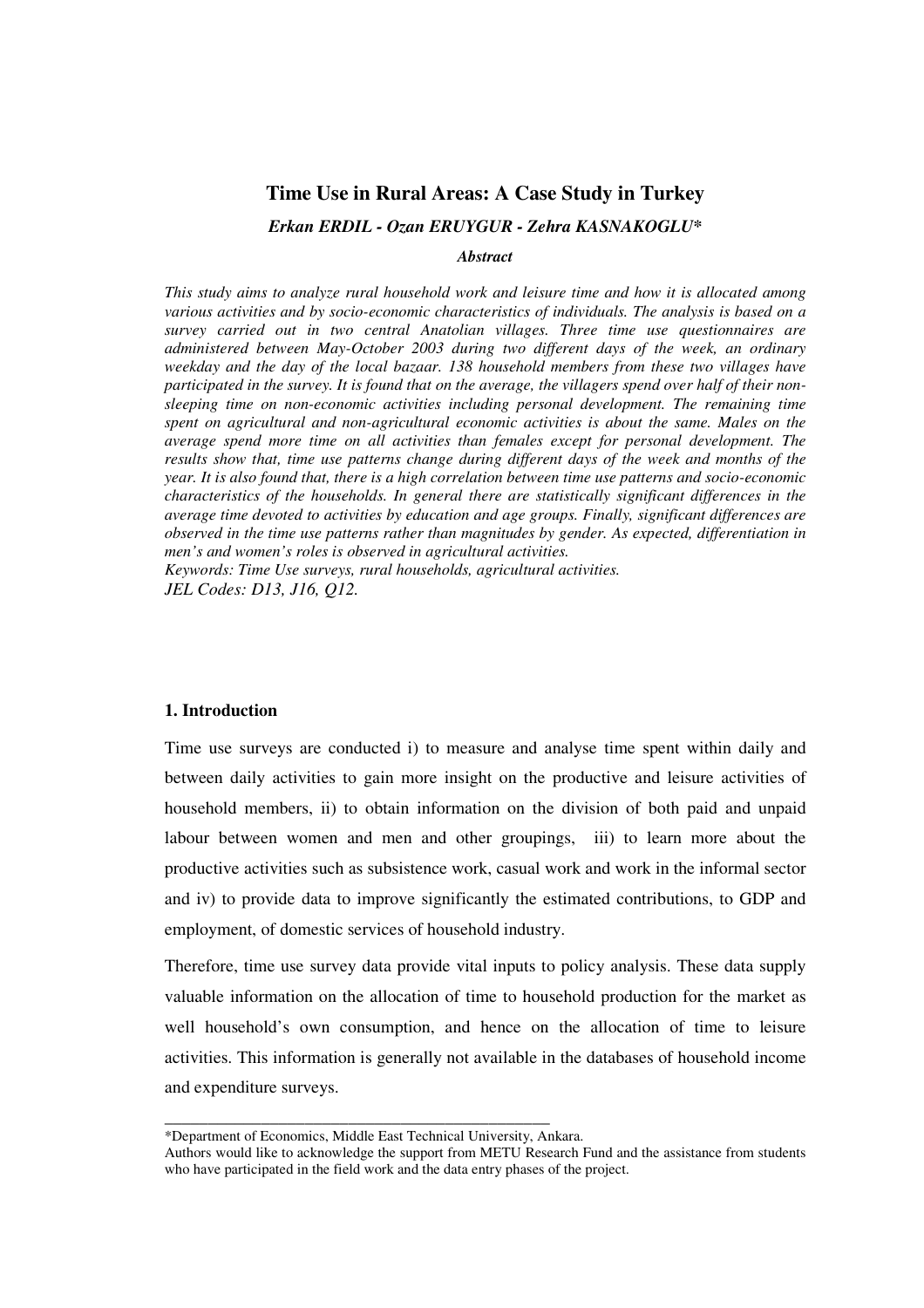The economic analysis is in principal based on models of individual and household behavior that relate welfare to consumption and leisure. Without access to information on the nature of time use outside the market, the models are not able to distinguish between the real leisure time of family members and the time spent by family members on household activities for other family members.

The literature on the urban households though limited are not scarce, yet the number of studies on the rural households is very limited in number and scope. The roles of women and children in agriculture have generally been neglected by the researchers as their contributions to production activities take place outside the market. The relationship between labor use, the leisure time and the time spent on income-generating activities in rural households is frequently represented as an implicit trade-off. However, such relationships significantly contribute to the shaping of agrarian economies. While the main interest of traditional economic analysis is to scrutinize the hours supplied to incomeearning activities, the labor supply of individuals cannot be fully understood without taking into account the hours allocated to other non-market activities.

Time use (allocation) studies have also been used to investigate the links between work patterns and environmental degradation and change (UNDP, 1995: 92-3); to compare the amount of leisure which individuals and societies enjoy as a measure of welfare at both micro and macro levels (Acharya, 1999); to provide a more accurate picture of activities in rural areas where non-market work is prevalent (Acharya and Bennett, 1981, cited in ibid.), and more recently to assess the extent of involvement in unpaid labour by gender and age. Time use data provide an important input into the process of valuing non-market work in national accounts, and also allow for analysis of the effects of changes in public spending on time use.

Time use surveys can be based on observation, recall or diary keeping, or a combination of these methods (see UNDP 1995, pp. 88-96 for a summary of studies in 31 countries). Time use surveys have been conducted in Canada (since 1978) and Norway as parts of their official data collection systems. Time use surveys and studies are very limited and confined to few for the urban areas in Turkey (Kasnakoğlu, et al, 1996; SIS,1996; Kasnakoğlu and Dayıoğlu 2002). This study is a first attempt to analyze the time use relations in rural Turkey. The coverage is confined to two villages in the Central Anatolia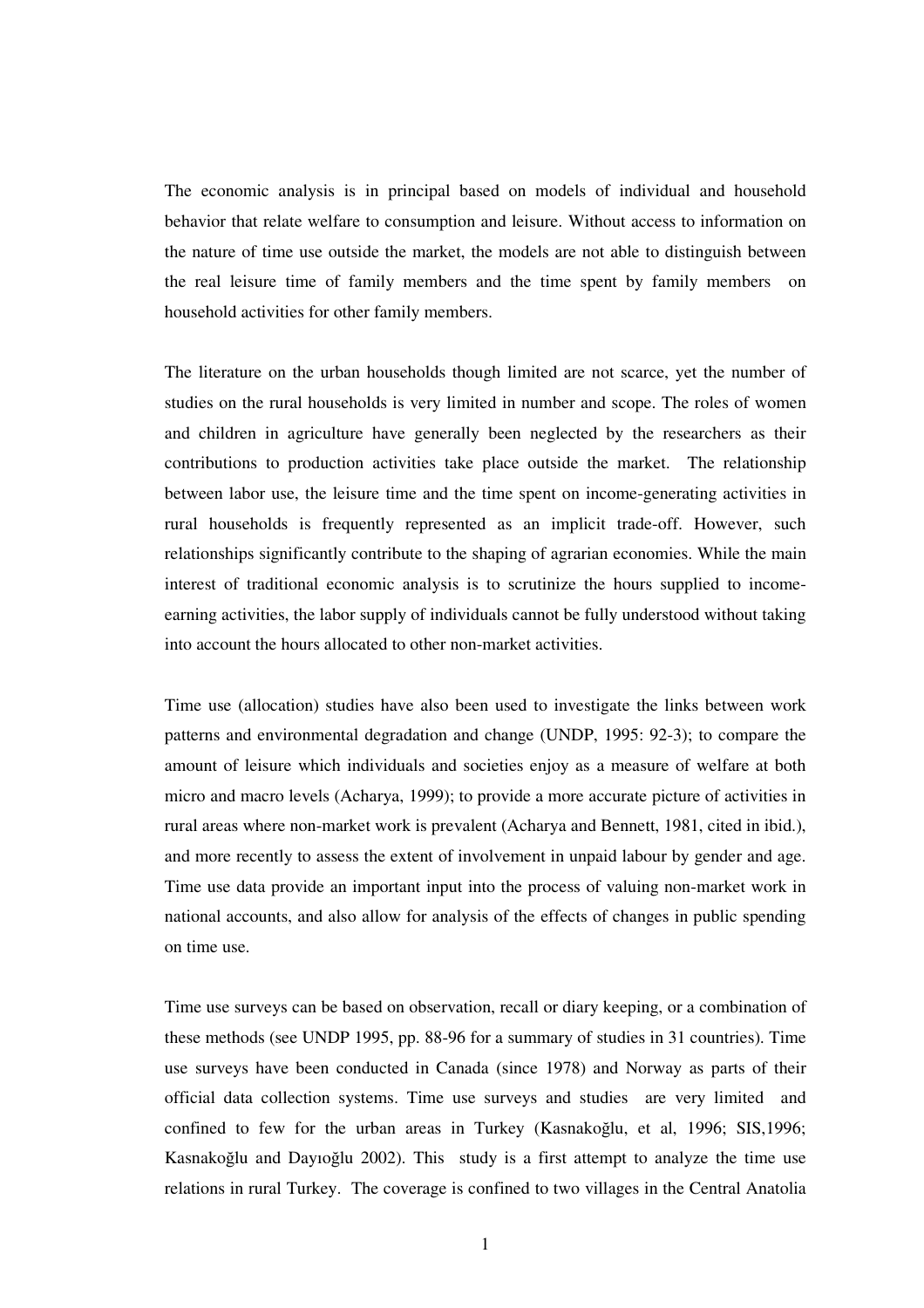region. Although, the results are not representative of all rural Turkey, they nevertheless provide interesting observations leading to important conclusions which could contribute to further and more comprehensive studies in different regions of rural Turkey.

In this study, emphasis is placed on rural household work and leisure time and how time is allocated among various activities and between genders. In the first section, the literature on the rural household time use surveys will be reviewed. The second section will discuss the methodological issues and describe the data collected in this study. The third section will provide results of the analysis carried out with compiled data. The last part will be devoted to the concluding remarks.

#### **2. Time Allocation in Rural Households: A Review on Developing Countries**

The gender based division of labour remains strong in industrialised and urban societies as well as agricultural and rural communities. Worldwide, most women and men work in jobs that are done predominantly by one sex. It is reported that while women make up 41 percent of the non-agricultural labour force in OECD countries, they form 62 percent of service workers compared to only 15 percent of production workers (Elson, 1999). For specific professions, such as nursing, the proportion of female employees can rise to as high as 82 percent. This degree of job segregation by sex (and the related uneven distribution of the labour force across broad sectors) makes job comparison across the sexes difficult, and contributes to ghettoisation of women in low-paid occupations and sectors (Elson, 1999).

The critical role of children and women in agricultural activities for the developing countries is increasingly emphasized in many studies over the last decade. In most of the studies of the peasantry, the family farm is used as the basic unit of production and consumption. The production and reproduction take place in the family farm. It is generally assumed that family farms are synonymous with male-headed households with respect to agricultural activities and men are the main farmers subordinated by women and children (Deere, 1995). However, many studies have challenged this assumption claiming that distinction between male and female led farming systems is not to be overlooked (Boserup, 1970; Deere and León, 1982; Stephens, 1991; Guyer, 1991; Deere, 1995; Whitehead, 1999; Bachman, 2000; and Kim and Zepeda, 2004). The studies in this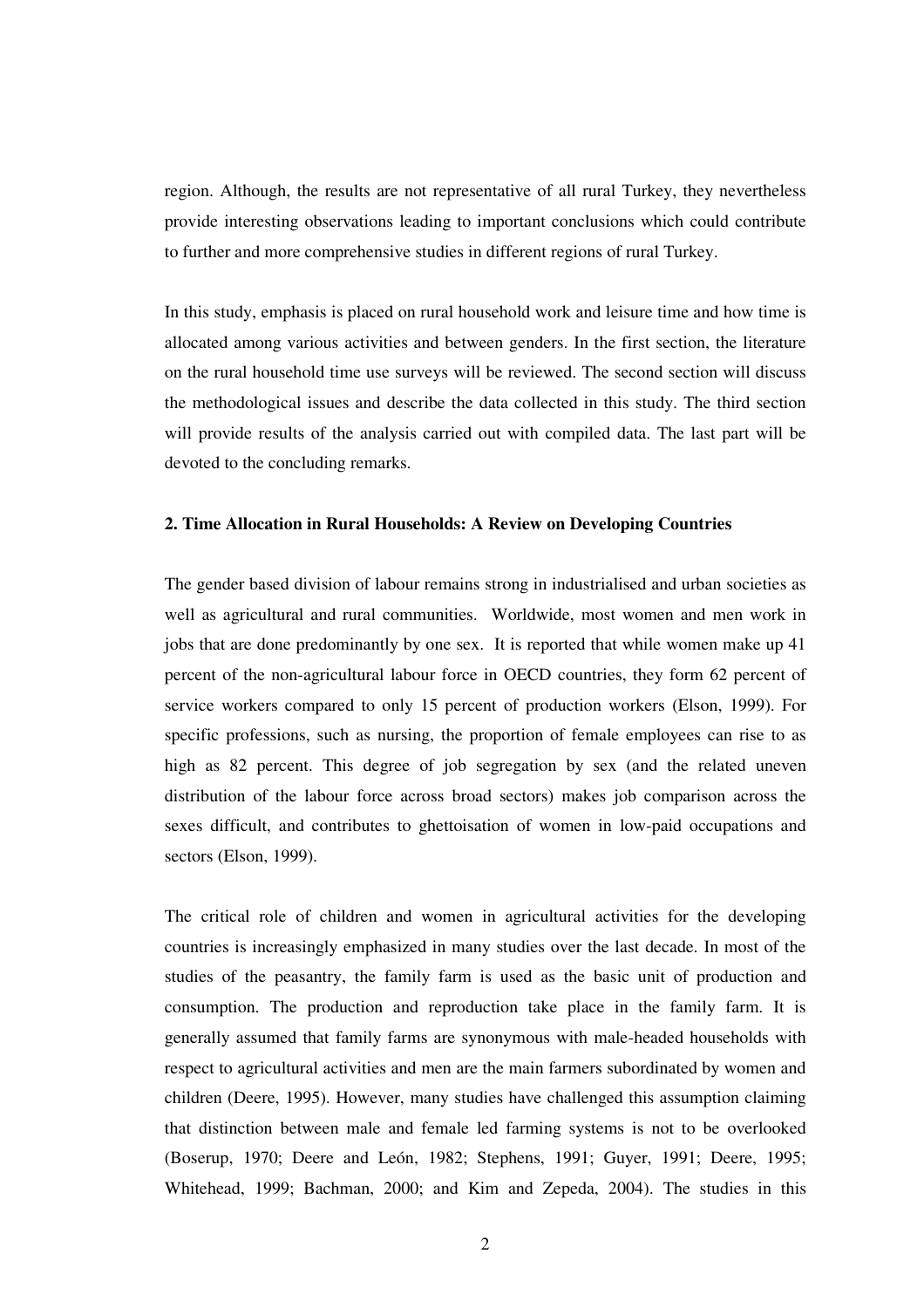tradition differentiate the family-based agricultural activities by gender division of labor not only in terms agricultural activities but also with respect to other tasks performed.

The "gender division of labour" refers to the allocation of different jobs or types of work to men and women, usually by tradition and custom (Alexander and Baden, 2000). Collier (1993), demonstrated that adoption of tea cultivation in Kenya was hampered by the prevalent gender division of labour. Tibaijuka (1994) used a linear programming model and input-output data for a one-year period for Tanzania to show that by liberalising sex roles in production of coffee and banana for export, villagers would increase their cash incomes by up to 10 percent, while the productivity of labour and capital would improve by 15 percent and 44 percent respectively. However, she found that barriers to such a change were significant. In a study of Sahelian households, Turner (2000) stated that men and women tended to assign greater secondary responsibility below the household head to their own gender. He further pointed to the general adherence to Islamic provisioning across gender and seniority categories.

Ruben and Ruiter (2002) presents an empirical assessment of time allocation of labour and the composition of farm household income in a sample of peasant households located in different types of agrarian settlements in the Atlantic Zone of Costa Rica. They found that small farms in organized settlements rely on labour-intensive cropping systems that guarantee higher incomes at the expense of leisure, while farms in spontaneous and more remote settlements still maintain labour-extensive production with reliance on wage labour. Empirical evidence points towards a clear trade-off between leisure-time and marginal income as well as possibilities for substitution of family labour by hired labour to increase leisure. Personal characteristics (*i.e.* education, age, work attitudes) and farm characteristics (*i.e.* location, farm size, lifetime) are identified as relevant factors to explain leisure choice (ibid., 201).

In a study of rural Burkina Faso, Thorsen (2002) addresses the intrahousehold division of responsibilities. The majority of women maintain that they only help their areas of responsibility and keep within norms of showing respect for the husband. However at the same time, they may put pressure on their husbands to fulfill their obligations. Kevane and Wydick (2001) suggest that major determinants of allocation of women's time are social norms that regulate the economic activities of women. Again employing data from Burkina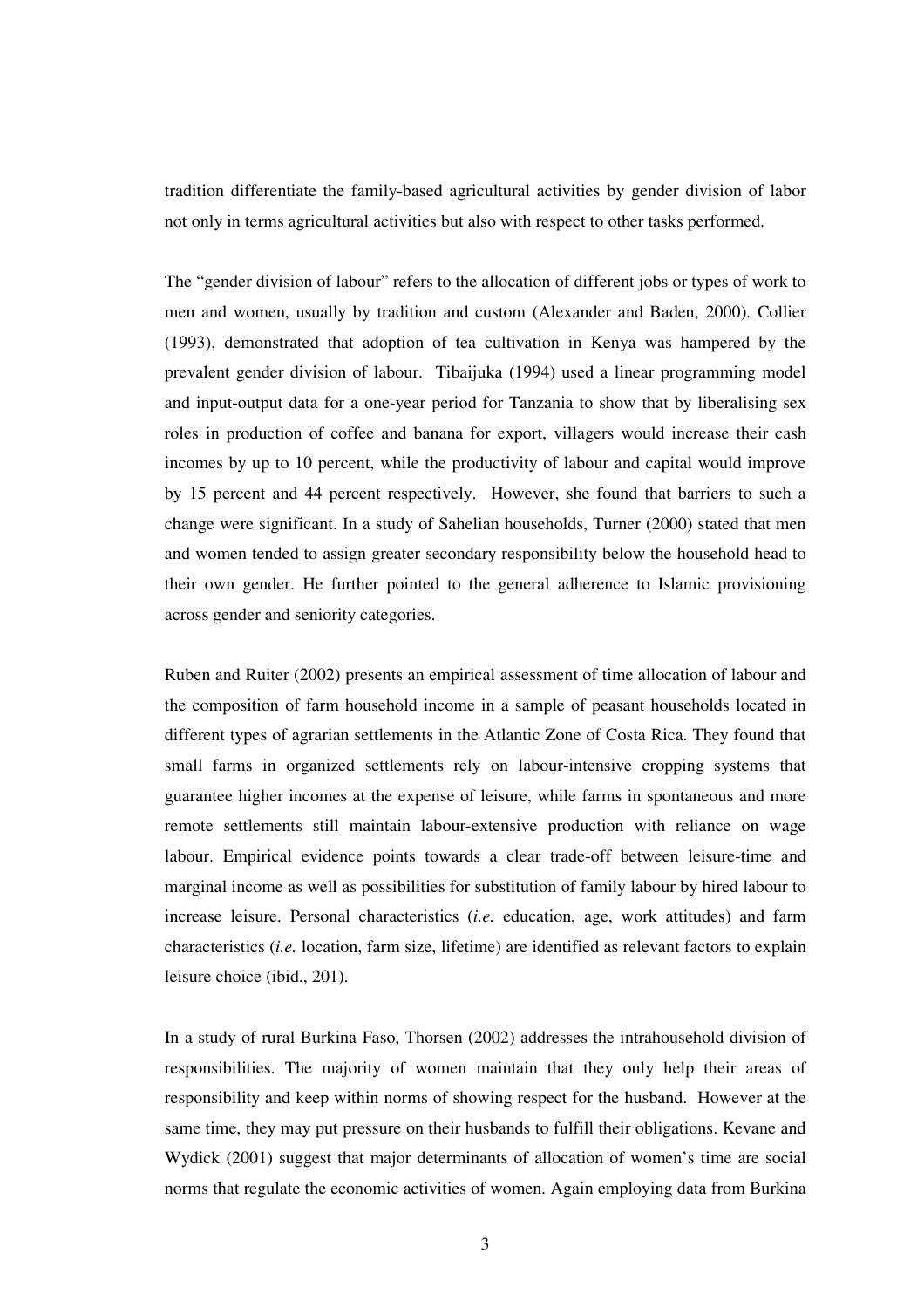Faso, it is found that social norms significantly explain differences in patterns of time allocation. In an interesting study showing the impact of social norms on time use, Rose (2000) examines the impact of a child's gender on time allocation of rural household for rural Indian households. The study concludes that women work less subsequent to the birth of a boy relative to a girl which can be interpreted as a gender bias.

Apps (2003) analyses South African and Nicaraguan time use surveys and finds that women work longer than men do and that there is a high degree of specialization in domestic work and care activities by females. Moreover, market and domestic work become closer substitutes as per capita consumption increases.

For Zambian rural households, Whitehead (1999) shows that time-use surveys may provide inadequate understandings of women`s and men`s work, in the absence of an understanding of the significance of the local context in which the work is done, including the relationship between farm and off-farm work, and of labour markets. Whitehead (1999) argues that many rural African women have heavy workloads; in some accounts, this is contrasted with apparently light work burdens for men. The study further claims that in making women's work visible, where once it was not, it is possible to slip into thinking of African rural men as not doing very much at all.

Deere (1995) claims there is sufficient evidence to suggest that, over time, rather than decreasing, women's participation in peasant agriculture in a number of Latin American countries have been increasing - a product of growing land shortage and male migration in search of wage work, and women's lower opportunity cost in the labor market, among other factors. Research in Latin America uncovered not only a heterogeneous gender division of labor in agriculture and heterogeneous family farming systems, but also drew attention to the existence in rural areas of female-headed households that do not have an adult male in permanent or even temporary residence. Rural female-headed households and female managed farming systems were found to be a historical feature of some regions, such as the English-speaking Caribbean, while associated with capitalist development, proletarianization and male migration into other areas (Deere, 1995; 55-56).

Jacoby (1993) analyzes Peruvian farm households and develops a general methodology for estimating structural time-allocation models for agricultural households whose members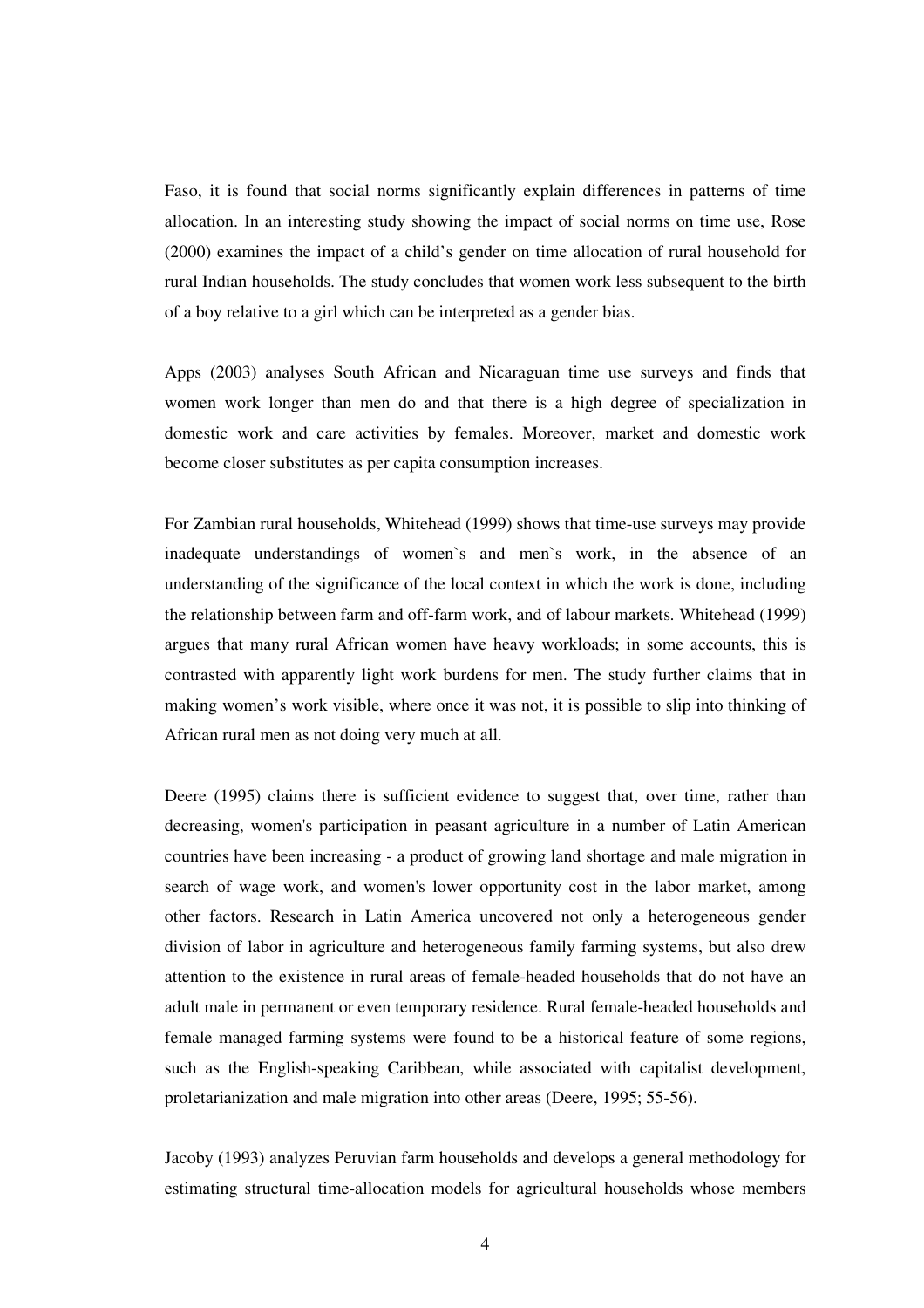do not work for wages. The study finds significant gender differences in shadow wages and peasant family labor supply.

For Guatemalan rural households, Pagán (1998) analyzes the causes and the consequences of male-female differences in labour force participation and self-employment. Substantial differences are observed in the labor force participation rate of men and women and in self-employment. The empirical results suggest that external constraints (i.e., demanddriven structural factors) explain almost all of the observed gender gap in employment. Gender differences in individual endowments and human capital contribute to increasing the male-female self-employment gap; while, structural factors help to reduce gender differences in rural entrepreneurship.

Cain (1991) analyzes the time use of elderly in rural Bangladesh. Comparing total hours worked by the elderly in different economic classes, an interesting pattern emerges, where total hours worked by men decline with increasing wealth, while for women the situation is reversed. This reversal reflects, on the one hand, cultural restrictions on women's employment (poor women, including the able-bodied elderly, would undoubtedly seek more paid employment if such restrictions did not exist), and, on the other hand, that increasing household wealth does not free women from drudgery to the same extent that it frees men (ibid., 197). The findings confirm that the specialization by men on incomeearning work and women on home-based work is preserved across age and class. In general, class-specific patterns of time-use are preserved by the elderly. Older men from households owning land spend proportionately more time in crop production and animal husbandry than land-poor elderly, who, like their younger counterparts, are engaged in wage work and trading to a larger extent (ibid., 198). The major difference is that the elderly do less of everything than the young. A more detailed accounting of time spent by women in home production activities leads to a similar conclusion: within economic status groups. The distribution of time for the elderly between activities is not very different from the younger reference group; the main difference between young and old is that the old do less of everything. Interestingly, this extends to child care, which is often assumed to be an activity in which the elderly specialize. A small exception to this among the relatively poor is firewood collection, to which older women devote as much, or more time as younger women (ibid., 198-99).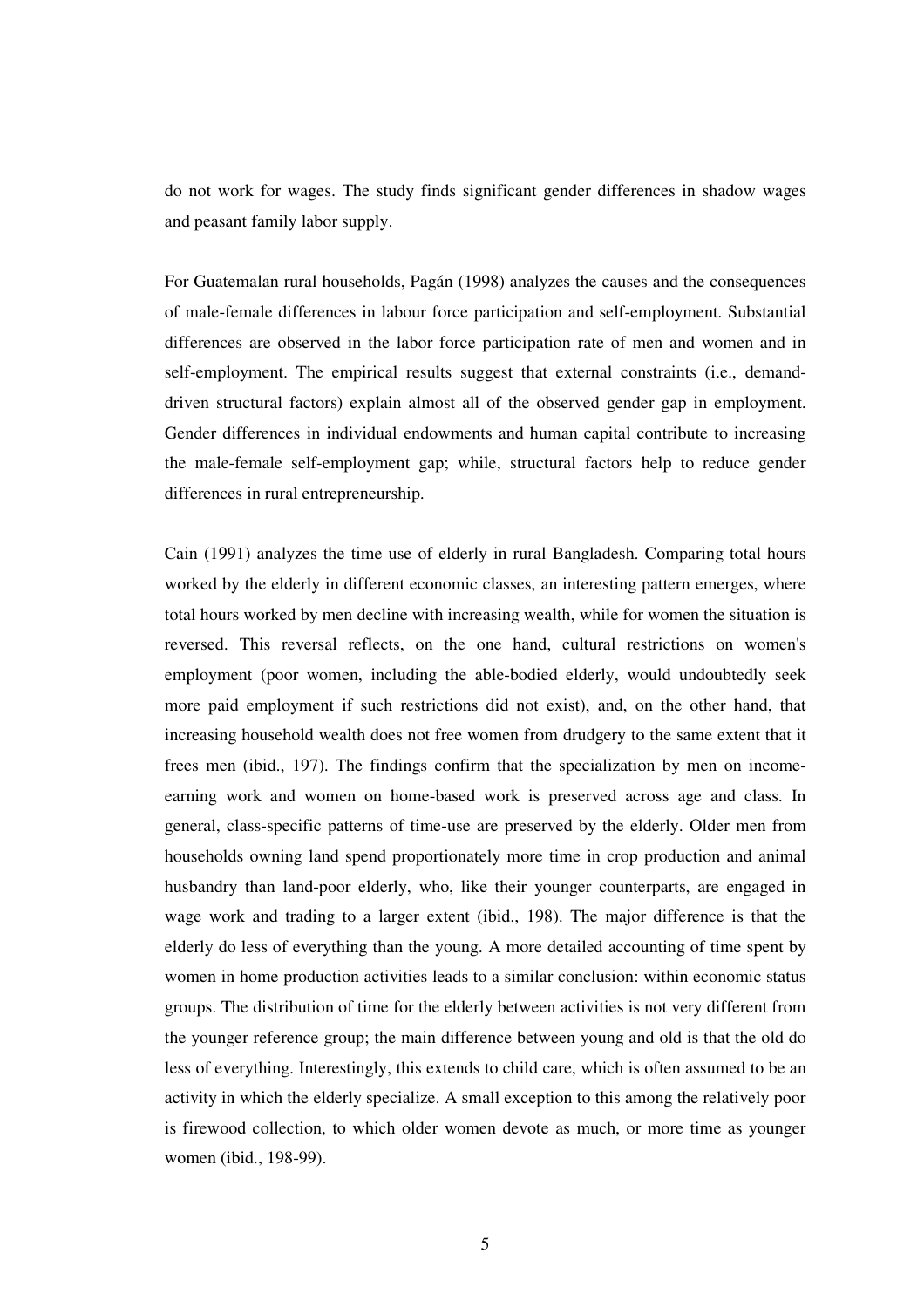Reardon (1997) utilizes data on 18 African countries to investigate the household income diversification for rural nonfarm labor. The examples of interhousehold differentiation show that initial endowments that create differential capacity to enter the nonfarm labor market can affect household and gender income differentiation over time. On the one hand, income from nonfarm jobs can be spent to buy more land, where there is a land market and other assets, which gives further advantage in farm productivity and in the nonfarm labor market. By consequence, over the generations the local nonfarm sector becomes more concentrated and dominated by a subset of local families. Such a situation has significant implications on time use in terms of gender. Men stay in nonfarm jobs while the women tend to stay in farming activities.

Time budget surveys have revealed the failure of conventional labour statistics to capture the extent, range and complexity of activities in which individuals engage, particularly in developing countries, and particularly among women, for whom multi-tasking is common. For example, the 1971 Census in Nepal gave an activity rate for women of 35 percent compared to 83 percent for men. By contrast, time use surveys conducted in Nepal found that women worked 4.62 hours a day compared to 5.81 hours per day for men, including only those activities which fall under conventional definition of employment. Overall, men worked 7.51 hours per day compared to 10.81 by women. (Acharya, 1999, pp.5, 12).

Time use surveys across a range of developing countries have revealed that the overall burden of work varies greatly, with a much higher work burden in rural than urban areas. In general, though, in all places women work more hours than men, whilst women spend far less time in market work (around one third) than men (about three quarters) (UNDP, 1995: 91-2).

In a time-use study of Norwegian peri-urban areas, Eikeland (1999) considers a case what is termed as post-ruralism in the context of new rural pluriactivity. Eikeland (1999) found that for a majority of households running enterprises in peri-urban areas, their incomes are pooled from managing several enterprises concurrently and earnings from paid employment. The analysis also demonstrates that practices carried out by the households are based on clearly defined gender specific patterns. Men in the pluractive households develop and run the new speciality enterprises. Eikland (1999) comment on this observation that *perhaps rural women have managed to break free from pluractive*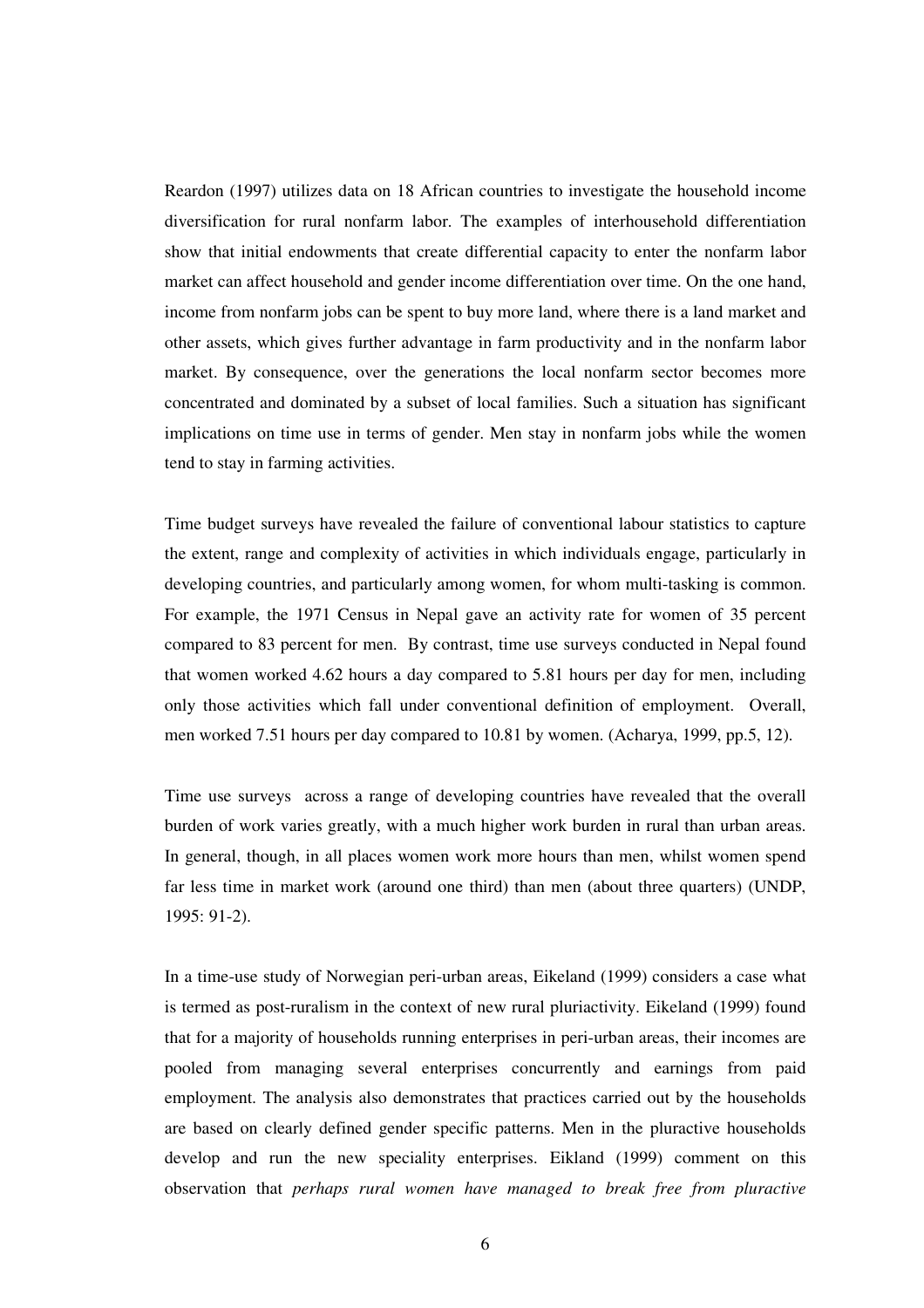*adaptations and have realized the 'dream' of a job of their own?....or is the sexual division of labouring these households a response to the entry of women into the labour market?..*

## **3. Time Use in Rural Turkey: A Survey in Two Anatolian Villages**

To administer the time use surveys, two central Anatolian villages, namely Karacaören (Ankara) and Hacıömerli (Kırşehir) are chosen,. In the first village, Karacaören cereals and vegetables constitute the main production activities, while in Hacıömerli the main production activities are cereals and sunflower. In what follows, we present the survey methodology, questionnaire design and data collection . The next section describes the main socio-economic characteristics of these villages.

## **3.1 Methodology and Data Collection**

The questionnaire employed in this study consists of two main parts.<sup>1</sup> The first part concentrates on the socio-economics status of the household. This part is also divided into two subsections. The questions in the first subsection attempt to obtain a general picture of the household's socio-economic situation and are addressed to the head of the household. The questions such as the household size, the number of income earners in the household, household's assets, ownership of land and livestock, type of agricultural product produced are requested to be answered by the head of the household. The second subsection focuses on the socioeconomic status of the members of the household who are above 12 years of age. The questions in this subsection are directed to obtain information on the sex, age, education, occupation, employment status of the household members. This subsection further investigates the social and cultural habits of household members like reading newspaper and watching TV and the status of their residence.

The second part of the questionnaire targets the time use patterns of the household members. A time use table is asked to be completed by each household member containing information on the type of the activity he or she performs, the duration of the activity, the place of the activity, for and with whom the activity is performed, and if relevant the second activity performed simultaneously. Moreover, each respondent is asked to complete

<sup>&</sup>lt;sup>1</sup> Questionnaire is available from the authors upon request.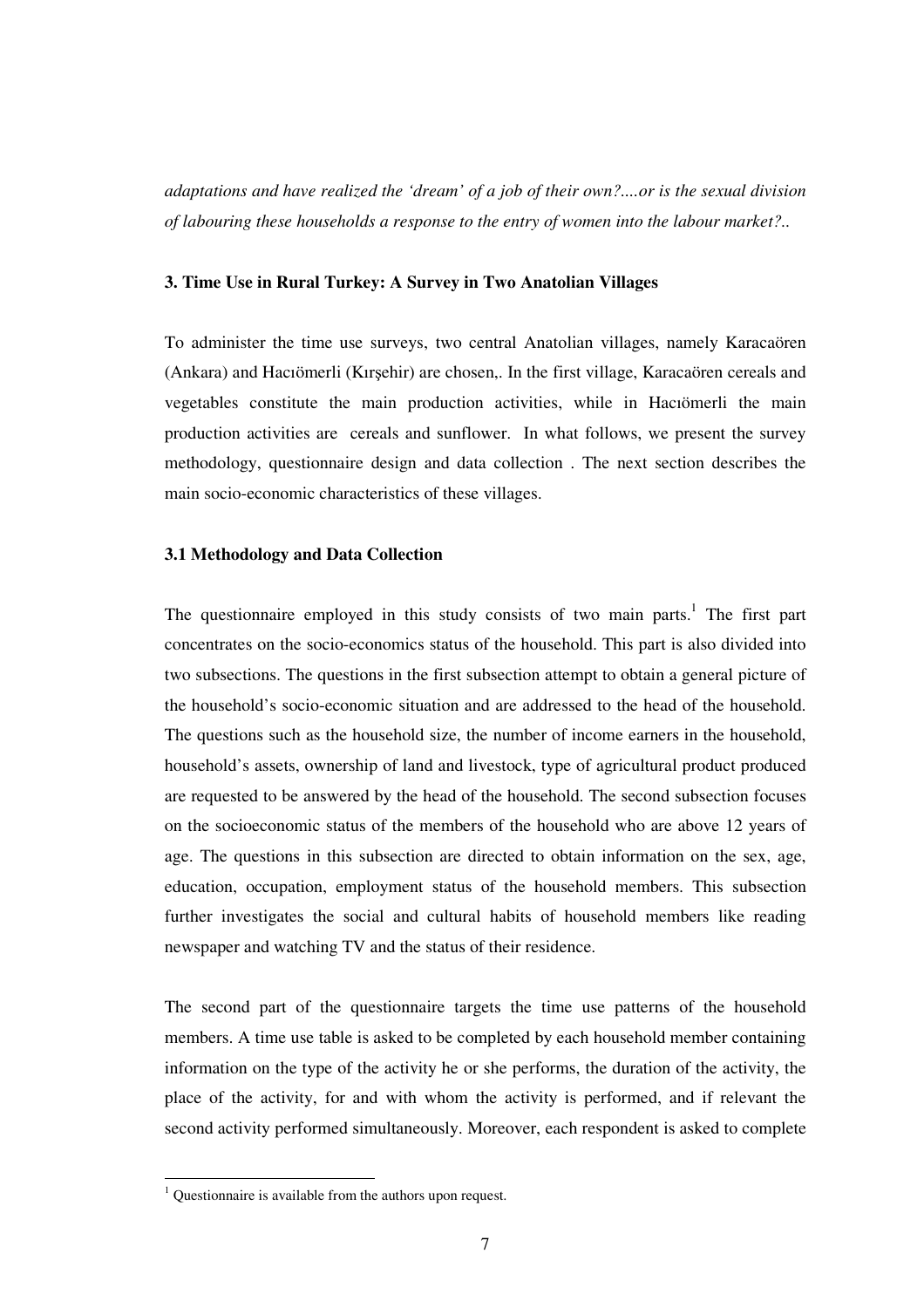the time use table for two different days of the week: one for an ordinary weekday and the other on the day of the local bazaar. While the respondents were provided with a guiding list of activities; their answers not instructed to be limited with the list. A schema summarizing the organization of the questionnaire is given in Figure 1.

**Figure 1: Organization of the Questionnaire**



The questionnaire is administered between May-October 2003. The respondents were asked to fill out the questionnaire during three different months of the year namely, May, August, and October to be able to capture the seasonal differences in time use patterns during the different cycles of the production activitiy. The survey team has visited 31 households in Karacaören and 26 household in Hacıömerli. In total 138 household members from these two villages have participated in the survey.

#### **3.2 Main Socio-economic Characteristics of Surveyed Rural Households**

The average household size for the total of two villages is around 3.5. It is 3 in Karacaören and 4 in Hacıömerli. Nearly 40% of the household members participate in the labor market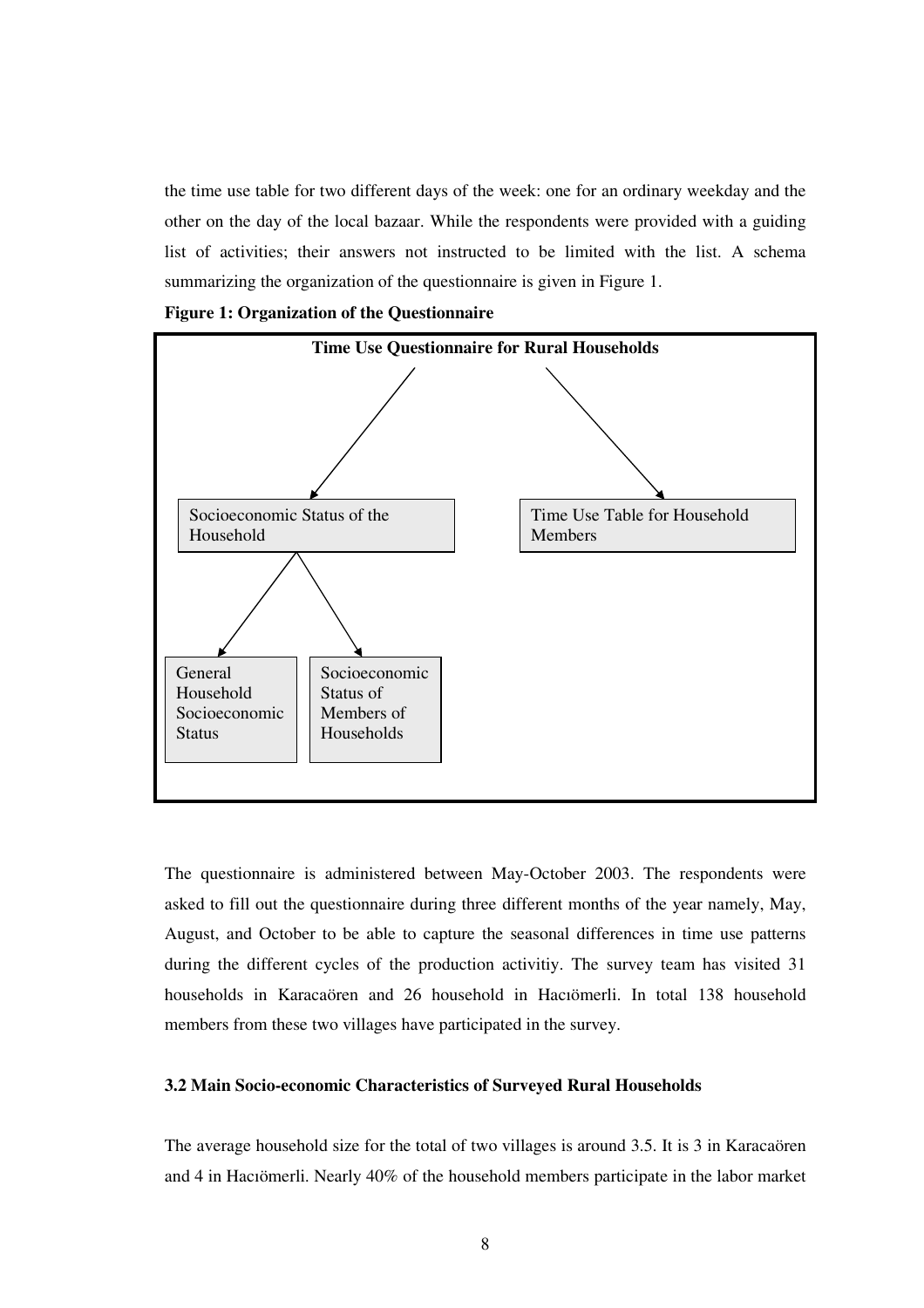as income earners. Furthermore, 93% of the households own their dwellings. The percentage of house ownership is relatively higher in Karacaören. (Table 1).

|                        | Karacaören | Hacıömerli | Overall |
|------------------------|------------|------------|---------|
| Average                | 3.09       | 4.08       | 3.53    |
| Household Size         | (1.82)     | (1.36)     | (2.04)  |
| Average Number of      | 1.43       | 1.36       | 1.40    |
| <b>Income Earners</b>  | (1.07)     | (0.70)     | (0.90)  |
| Ownership of Dwellings | 97%        | 88%        | 93%     |

**Table 1: Summary Statistics of Households**

Note: Numbers in brackets are standard deviations.

Tables 2a - 2e describe the agricultural activities of the households.in the two villages visited. On the average an household owns 3 bovines, 7 ovines and 9 chickens. The most frequently owned livestock are cattle, sheep, and poultry. Higher values of standard deviations relative to means indicate that ownership of livestock is distributed unequally among the villagers (Table 2a).

|                 | Karacaören | Hacıömerli | <b>Overall</b> |
|-----------------|------------|------------|----------------|
| Cattle-Domestic | 0.91       | 1.00       | 0.95           |
|                 | (0.96)     | (2.02)     | (1.50)         |
| Cattle-Culture  | 0.97       | 3.12       | 1.91           |
|                 | (2.31)     | (3.83)     | (3.23)         |
| <b>Buffalo</b>  | 0.00       | 0.12       | 0.05           |
|                 | (0.00)     | (0.43)     | (0.29)         |
| Sheep           | 6.22       | 6.40       | 6.30           |
|                 | (19.25)    | (22.89)    | (20.73)        |
| Goat            | 0.47       | 0.32       | 0.40           |
|                 | (2.65)     | (1.60)     | (2.23)         |
| Poultry         | 4.97       | 14.68      | 9.23           |
|                 | (7.40)     | (14.42)    | (11.96)        |
| Bee (hives)     | 0.88       | 0.00       | 0.49           |
|                 | (2.39)     | (0.00)     | (1.83)         |

**Table 2a: Average Ownership of Livestock by Households (#)**

Note: Numbers in brackets are standard deviations.

Tables 2b-2c show that the main agricultural products in the survey area are wheat, barley, chickpeas and rye. More than half of the households produce either wheat and/or barley which together constitute nearly two thirds of the cultivated crop area. Average farm size over 50 hectares and significantly larger than the national average for Turkey. Again the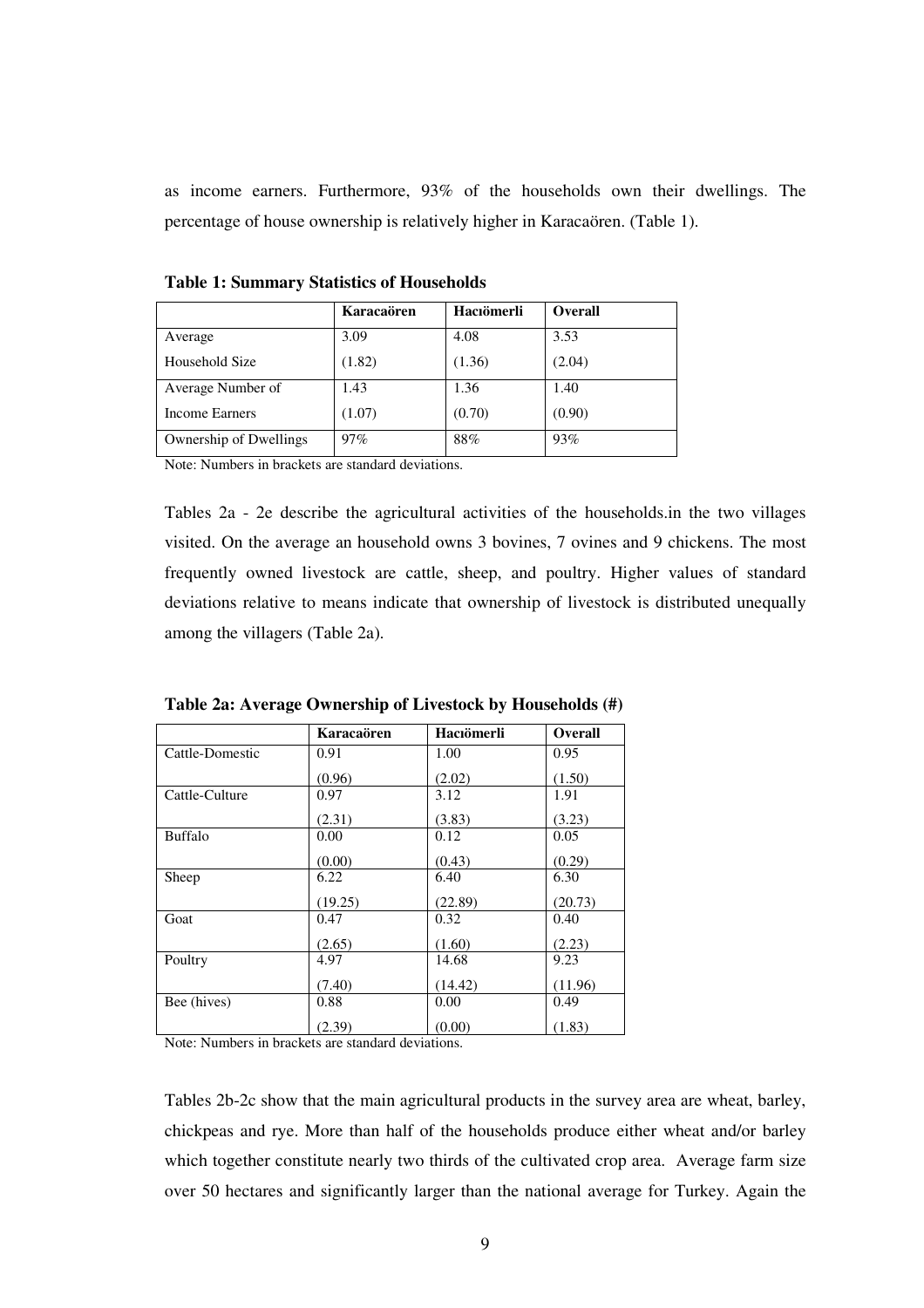standard deviations are high as compared to the averages, especially in the case of wheat, indicating unequal distribution in ownership.

|           | Karacaören | Hacıömerli | <b>Overall</b> |
|-----------|------------|------------|----------------|
| Wheat     | 6.81       | 168.64     | 77.79          |
|           | (17.77)    | (246.57)   | (181.09)       |
| Barley    | 5.34       | 156.44     | 71.61          |
|           | (26.46)    | (169.71)   | (135.84)       |
| Rye       | $\Omega$   | 16.00      | 7.02           |
|           |            | (43.01)    | (29.28)        |
| Chickpeas | 3.00       | 38.00      | 18.37          |
|           | (10.27)    | (53.7)     | (42.09)        |
| Lentil    | 0          | 3.60       | 1.58           |
|           |            | (13.19)    | (8.82)         |

**Table 2b: Average Area Cultivated/Household (decares)**

Note: Numbers in brackets are standard deviations.

| Table 2c: Households Producing Sselected Cereals and Sshares in Ccultivated Cereal |  |  |
|------------------------------------------------------------------------------------|--|--|
| Area                                                                               |  |  |

|          | $\%$ of<br><b>Cultivated</b><br>Cereal area | $\%$ of<br><b>Household</b><br>Producing | $\%$ of<br><b>Cultivated</b><br>Cereal area | $\%$ of<br><b>Household</b><br>Producing | $\%$ of<br><b>Cultivated</b><br>Cereal area | $\%$ of<br><b>Household</b><br>Producing |
|----------|---------------------------------------------|------------------------------------------|---------------------------------------------|------------------------------------------|---------------------------------------------|------------------------------------------|
|          | Karacaören                                  | Karacören                                | Hacıömerli                                  | Hacıömerli                               | <b>Overall</b>                              | <b>Overall</b>                           |
| Wheat    | 44                                          | 44                                       | 44                                          | 64                                       | 44                                          | 53                                       |
| Barley   | 35                                          | 16                                       | 41                                          | 68                                       | 41                                          | 39                                       |
| Rye      | $\Omega$                                    | $\Omega$                                 | $\overline{4}$                              | 20                                       | $\overline{4}$                              | 9                                        |
| Chickpea | 22                                          | 16                                       | 10                                          | 44                                       | 10                                          | 28                                       |
| Lentil   | $\theta$                                    | $\theta$                                 |                                             | 8                                        |                                             | $\overline{4}$                           |

Note: Numbers in brackets are standard deviations.

Vegetable production is an important economic activity in the two villages. The main vegetables cultivated are green beans, tomato and cucumbers (Table 2d). Apple is the main perennial crop, but the average number of apple trees in households growing apples is only 25. The remainder of the fruit trees range between 2-6 per household and are for selfconsumption.(Table 2e). In Hacıömerli, sunflower constitutes an important place among non-cereal production.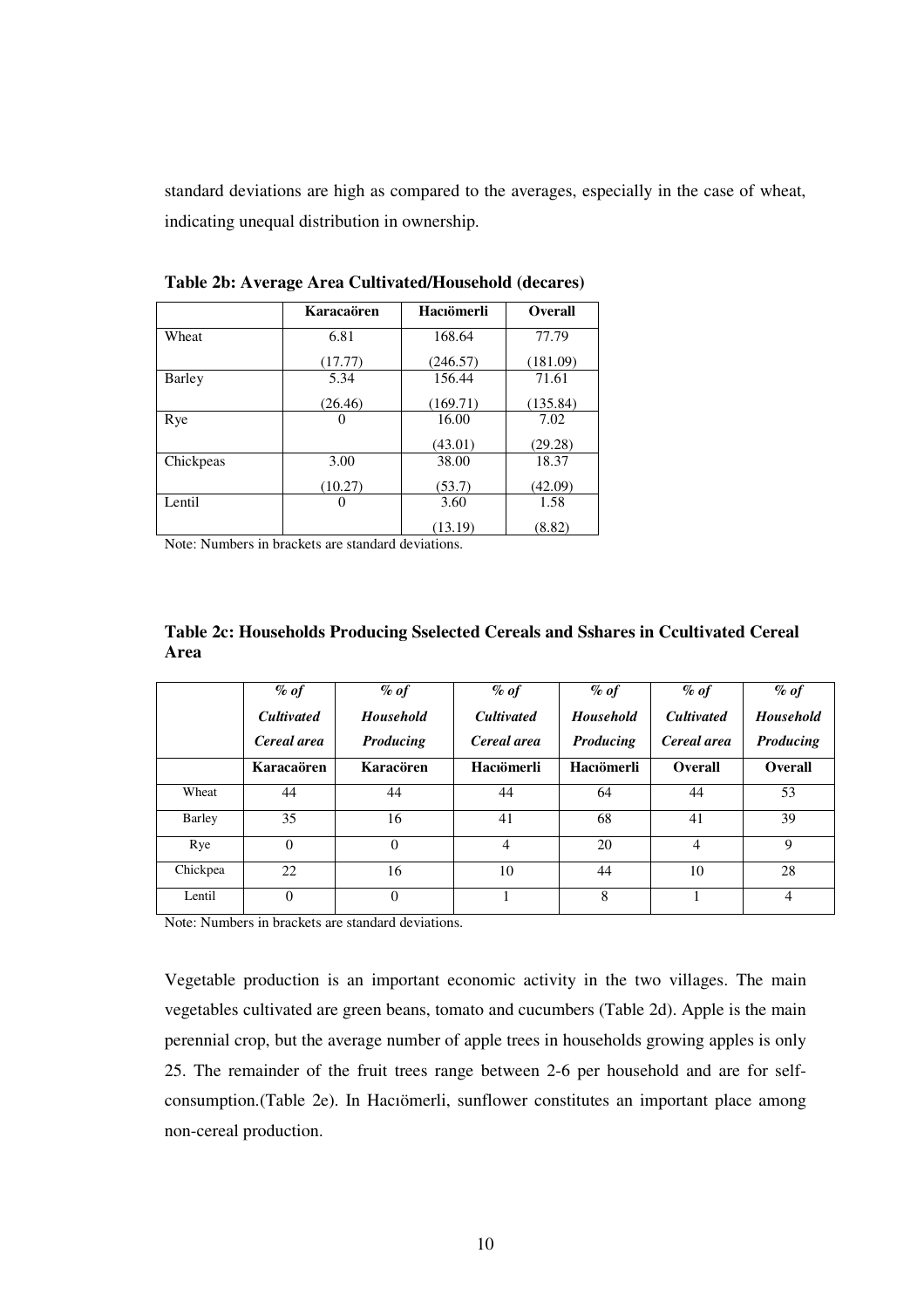|             | Karacaören | Hacıömerli | <b>Overall</b> |
|-------------|------------|------------|----------------|
| Tomato      | 2.47       | 1.00       | 1.98           |
|             | (1.85)     | (0)        | (1.81)         |
| Pepper      | 0.77       | $\Omega$   | 0.77           |
|             | (0.40)     |            | (0.40)         |
| Cucumber    | 2.45       | $\theta$   | 2.45           |
|             | (3.13)     |            | (3.13)         |
| Carrot      | 9          | $\theta$   | 9              |
|             | (0)        |            | (0)            |
| Green Beans | 4.13       | 23.57      | 16.50          |
|             | (5.30)     | (13.14)    | (14.43)        |
| Others      | 7.6        | 36.80      | 22.20          |
|             | (9.13)     | (32.55)    | (27.29)        |

**Table 2d: Vegetable Production/Household (decars)**

Notes: 1. Averages belong to the households reporting production

2. Numbers in brackets are standard deviations.

3. Main crop in others category in Hacıömerli is sunflower.

|                | Karacaören | Hacıömerli | <b>Total</b> |
|----------------|------------|------------|--------------|
| Apple          | 6.00       | 29.09      | 25.54        |
|                | (5.66)     | (44.69)    | (41.74)      |
| Pear           | 4.67       | 5.67       | 5.33         |
|                | (4.70)     | (4.80)     | (4.50)       |
| Cherry         | 3.17       | 2.0        | 3.00         |
|                | (3.43)     |            | (3.16)       |
| Sour Cherry    | 3          | 1.0        | 2.00         |
|                | (0)        |            | (1.41)       |
| Plum           | 2.14       | 4.75       | 3.09         |
|                | (1.35)     |            | (2.66)       |
| Grapes (acres) | 2.56       | 6.91       | 4.40         |
|                | (1.45)     | (7.98)     | (5.61)       |
| Others         | 3.5        | 9.0        | 6.25         |
|                | (0.71)     | (1.41)     | (3.30)       |

**Table 2e: Fruit Production/Household (number of trees)**

Notes: 1. Averages belong to the households reporting production

2. Numbers in brackets are standard deviations.

The asset ownership status of the households is presented in Table 3. All the households in the database have a refrigerator and built in water system at home. Moreover, almost all the households have TV, telephone and toilet at home. The high percentage of satellite receiver ownership (63%) may indicate strong interest for the world outside of the village and also limited availability of alternative entertainment outlets in the villages. Finally, more than one quarter of the households own a car. In terms of the agricultural equipment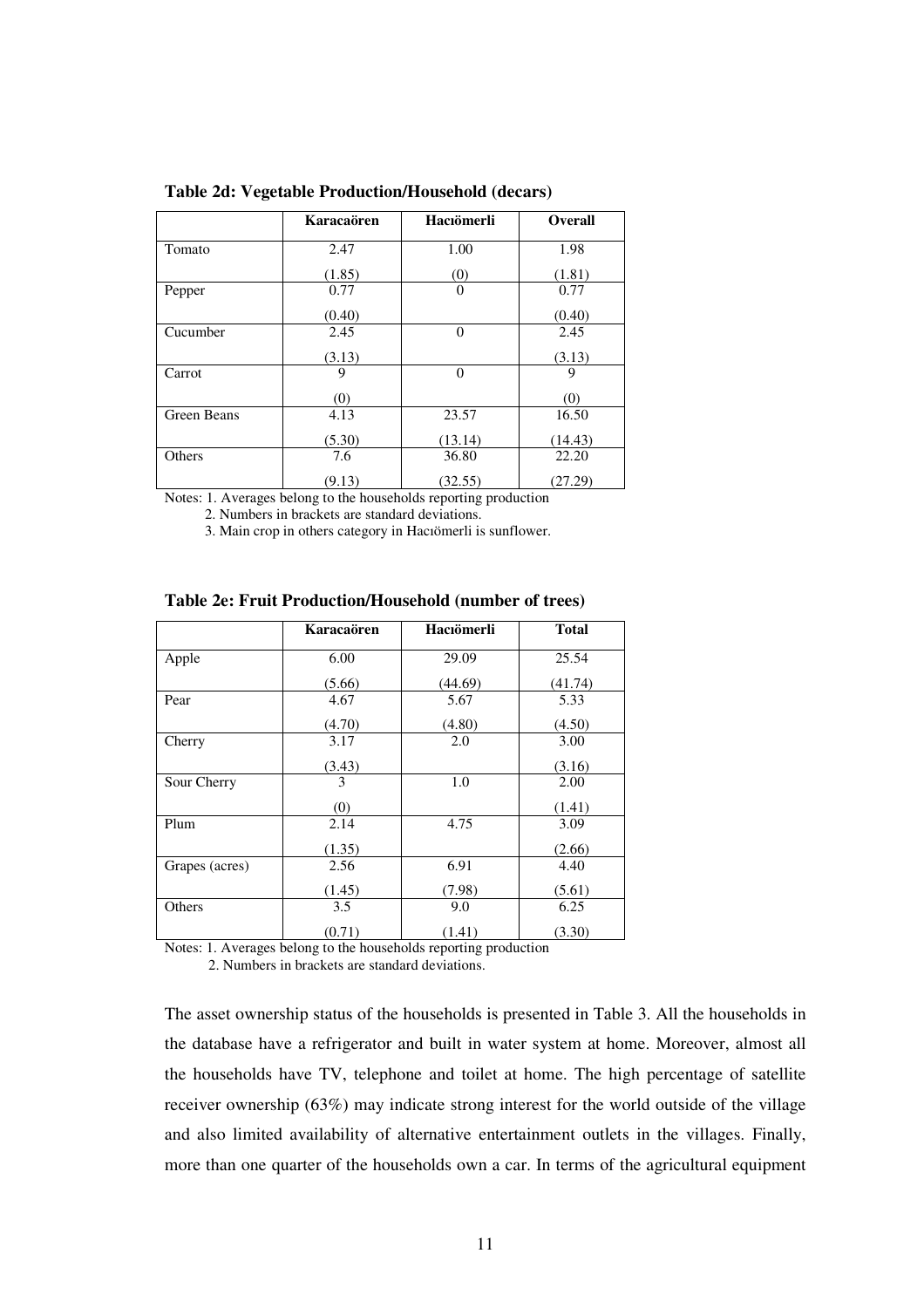and machinery, around one third of the households own a tractor and trailer (26%) which are generally used for transportation of agricultural products to the market. Other major agricultural machinery and equipment owned are threshers (21%), seed drills (19%) and combine harvesters (4%).

| <b>Type of Asset</b>      | % of Households |                |                | % of Households          |          |                |                |
|---------------------------|-----------------|----------------|----------------|--------------------------|----------|----------------|----------------|
|                           | K               | H              | Total          |                          | K        | H              | Total          |
| Video                     | 6               | 16             | 11             | Audio Player             | 34       | 16             | 26             |
| Computer                  | $\theta$        | $\overline{4}$ | $\overline{2}$ | Video Camera             | 3        | $\theta$       | $\mathcal{L}$  |
| TV                        | 94              | 100            | 96             | Radio                    | 81       | 80             | 81             |
| Refrigerator              | 100             | 100            | 100            | Automobile               | 15       | 40             | 26             |
| Dish Washer               | 16              | 16             | 16             | Motorcycle               | $\theta$ | $\overline{4}$ | 2              |
| <b>Washing Machine</b>    | 13              | 20             | 16             | <b>Small Truck</b>       | 3        | $\Omega$       | $\overline{2}$ |
| Automatic Washing M       | 53              | 84             | 63             | Pick-up                  | $\Omega$ | $\overline{4}$ | $\overline{2}$ |
| Vacuum Cleaner            | 53              | 92             | 70             | <b>VCD Player</b>        | $\theta$ | 12             | 5              |
| Sewing Machine            | 47              | 80             | 61             | CD Player                | 3        | 4              | $\overline{4}$ |
| Iron                      | 59              | 96             | 75             | Air Condition            | $\Omega$ | $\Omega$       | $\Omega$       |
| Oven                      | 78              | 76             | 77             | Mobile Phone             | 19       | 24             | 21             |
| Microwave                 | 6               | $\overline{4}$ | 5              | Bicycle                  | $\Omega$ | 20             | 9              |
| Water System (Home)       | 100             | 100            | 100            | <b>Combine Harvester</b> | $\Omega$ | 8              | $\overline{4}$ |
| Toilet (Home)             | 97              | 100            | 98             | Trailer                  | 13       | 44             | 26             |
| Telephone                 | 94              | 96             | 95             | Tractor                  | 19       | 52             | 33             |
| <b>Wireless Phone</b>     | 3               | 12             | 7              | Seed Drill               | $\Omega$ | 44             | 19             |
| <b>Satellite Receiver</b> | 47              | 84             | 63             | Thresher                 | $\theta$ | 48             | 21             |

**Table 3: Household Asset Ownership**

Note: K: Karacaören; H: Hacıömerli

Tables 4a -4f present sex, age and schooling composition of the respondents on the overall and in the villages of Karacaören and Hacıömerli. The average age of the respondents is 45.5. The male respondents are slightly older (46.6) than the females (44.5). The average years of schooling for females is well below the one for males (half of the men's years of schooling in Karacaören ), in conformity with our prior expectations. We can also observe the same trend from Table 4d for the distribution of schooling. Approximately 16% of total females never attended a school whereas this figure is only around 3% for males. Moreover, about one fifth of the female household members just read and write at basic level. For all schooling categories, the figures for males are always above the ones belonging to the females. On the overall half of the household members only completed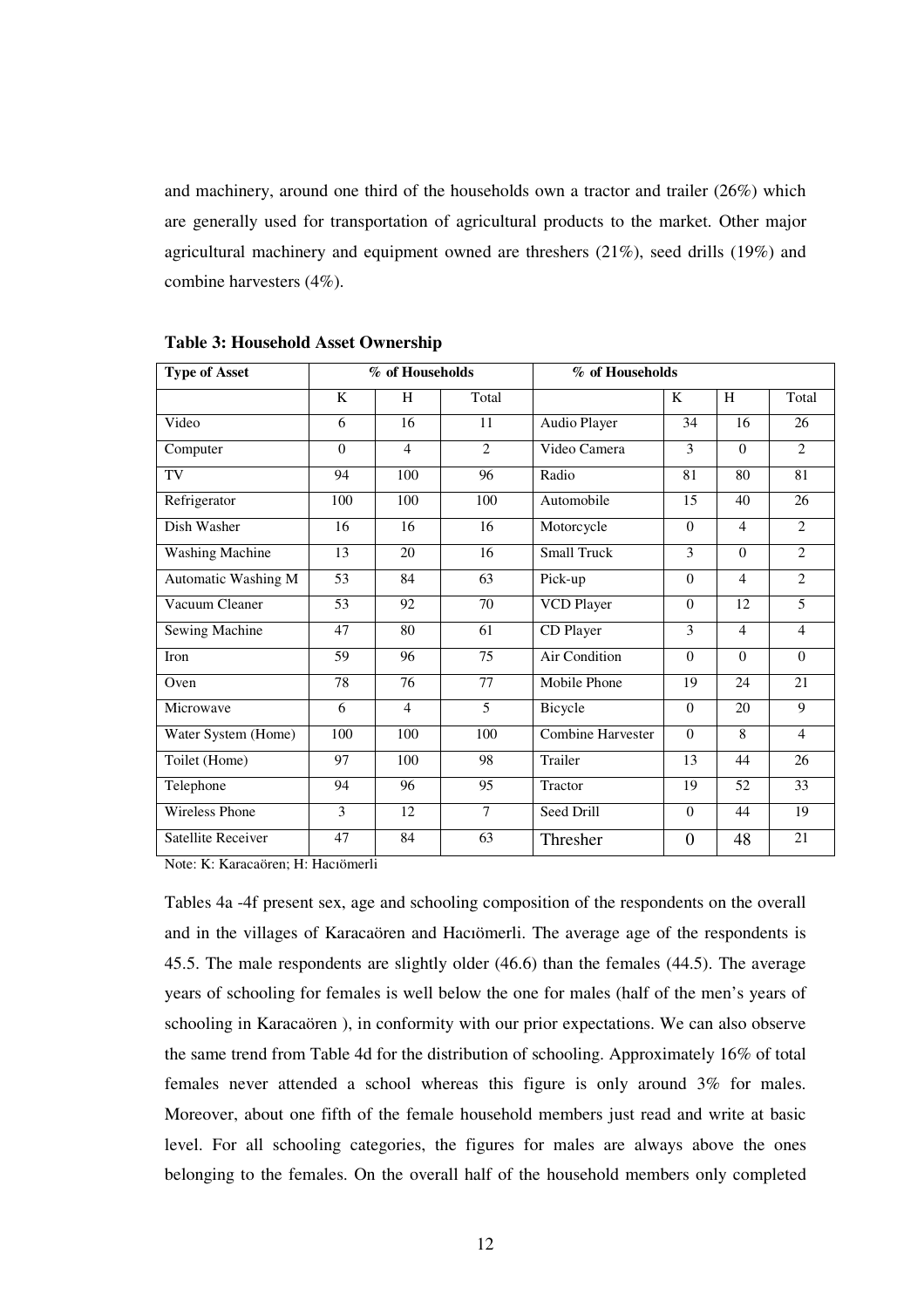primary school. While there is no female household member in Karacaören who has a level of education above primary school, %24 of the females in Hacıömerli had secondary school and higher education, 3% being university graduates (Tables 4e and 4f).

The results show that the household members do not generally use press as a source of information. Instead they prefer visual media. Only 34% of the respondents reported that they read newspapers. Around 20% of those reading newspapers read daily and 23% only once a week. On the otherhand, 95% of the respondents watch TV and 43% of them watch news programmes as their first preference. More than one quarter of those watching TV stated Turkish films as their first choice.

|                          |      | Female                   |      | <b>Male</b>              | <b>Total</b> |                          |
|--------------------------|------|--------------------------|------|--------------------------|--------------|--------------------------|
| <b>Statistics</b>        | Age  | <b>Schooling</b><br>Year | Age  | <b>Schooling</b><br>Year | Age          | <b>Schooling</b><br>Year |
|                          |      |                          |      |                          |              |                          |
| <b>Mean</b>              | 44.5 | 4.4                      | 46.6 | 6.3                      | 45.5         | 5.4                      |
| Std. Dev.                | 17.5 | 3.0                      | 19.8 | 2.9                      | 18.6         | 3.1                      |
| Min.                     | 13   | 0                        | 12   | $\theta$                 | 12           | 0                        |
| Max.                     | 72   | 13                       | 90   | 13                       | 90           | 13                       |
| <b>Number of Persons</b> | 69   | 69                       | 69   | 69                       | 138          | 138                      |

**Table 4a: Average Years of Schooling by Gender (Total)**

|                          |      | Female                   | <b>Male</b> |                          | <b>Total</b> |                          |
|--------------------------|------|--------------------------|-------------|--------------------------|--------------|--------------------------|
| <b>Statistics</b>        | Age  | <b>Schooling</b><br>Year | Age         | <b>Schooling</b><br>Year | Age          | <b>Schooling</b><br>Year |
|                          |      |                          |             |                          |              |                          |
| Mean                     | 49.0 | 3.3                      | 48.6        | 6.1                      | 48.8         | 4.7                      |
| Std. Dev.                | 16.8 | 2.1                      | 19.7        | 3.2                      | 18.2         | 3.0                      |
| Min.                     | 15   | 0                        | 14          |                          | 14           | 0                        |
| Max.                     | 72   |                          | 75          | 13                       | 75           | 13                       |
| <b>Number of persons</b> | 35   | 35                       | 35          | 35                       | 70           | 70                       |

|                    |      | Female                   |                                 | <b>Male</b> | <b>Total</b> |                          |  |  |
|--------------------|------|--------------------------|---------------------------------|-------------|--------------|--------------------------|--|--|
| <b>Statistics</b>  | Age  | <b>Schooling</b><br>Year | <b>Schooling</b><br>Year<br>Age |             | Age          | <b>Schooling</b><br>Year |  |  |
|                    |      |                          |                                 |             |              |                          |  |  |
| <b>Mean</b>        | 39.8 | 5.5                      | 44.5                            | 6.6         | 42.1         | 6.1                      |  |  |
| Std. Dev.          | 17.1 | 3.4                      | 20.0                            | 2.7         | 18.6         | 3.1                      |  |  |
| Min.               | 13   |                          | 12                              |             | 12           | 0                        |  |  |
| Max.               | 70   | 13                       | 90                              | 11          | 90           | 13                       |  |  |
| <b>Observation</b> | 34   | 34                       | 34                              | 34          | 68           | 68                       |  |  |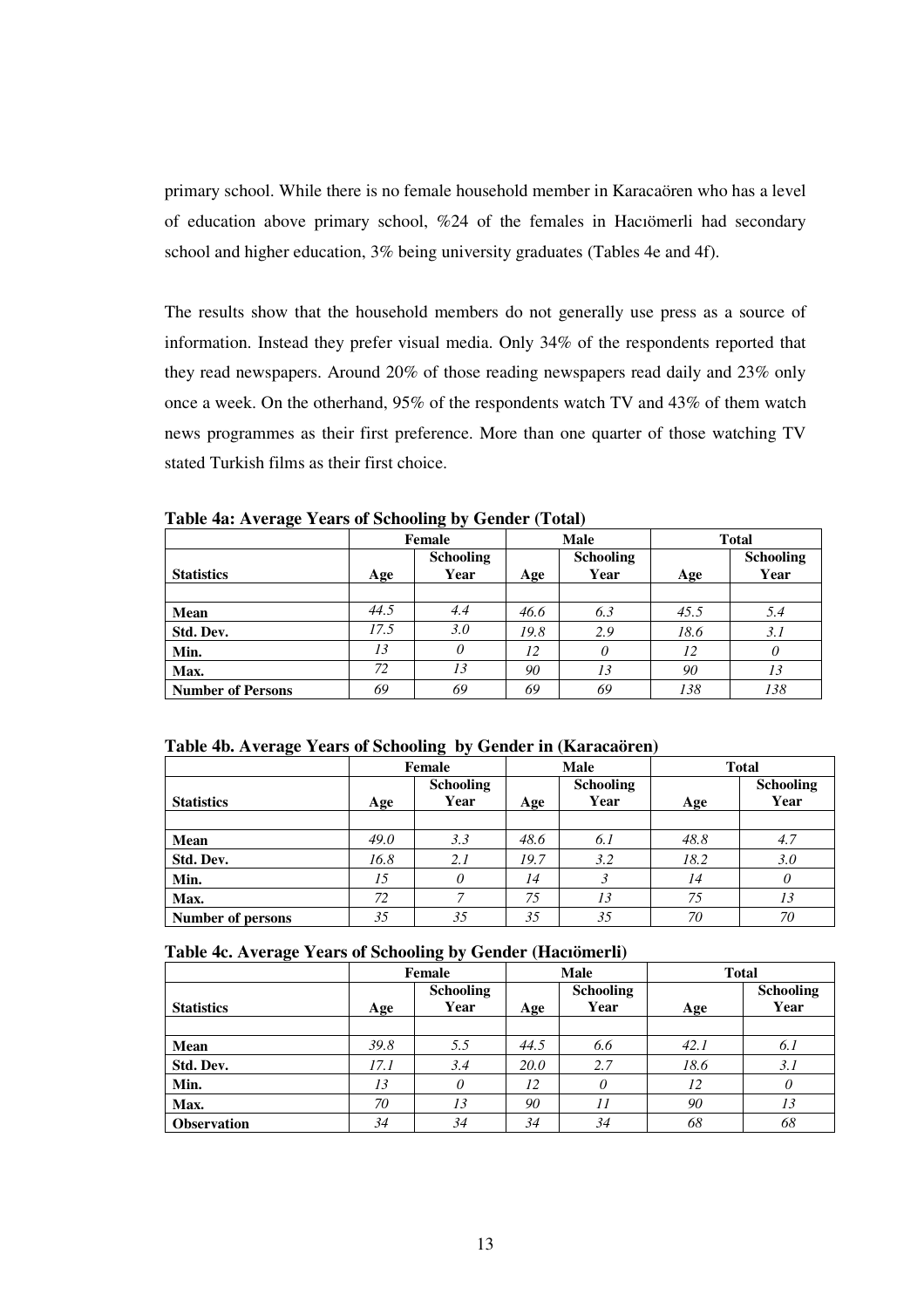|  | <b>Table 4d: Schooling Profiles (Total)</b> |  |
|--|---------------------------------------------|--|
|  |                                             |  |

|                              | <b>Percentage</b> |             |              |  |  |  |  |  |  |
|------------------------------|-------------------|-------------|--------------|--|--|--|--|--|--|
| <b>Schooling Grade</b>       | Female            | <b>Male</b> | <b>Total</b> |  |  |  |  |  |  |
| <b>No Schooling</b>          | 15.9              | 2.9         | 9.4          |  |  |  |  |  |  |
| <b>Only Read &amp; Write</b> | 20.3              | 8.7         | 14.5         |  |  |  |  |  |  |
| <b>Primary School</b>        | 52.2              | 52.2        | 52.2         |  |  |  |  |  |  |
| <b>Secondary School</b>      | 5.8               | 21.7        | 13.8         |  |  |  |  |  |  |
| <b>Public High School</b>    | 2.9               | 5.8         | 4.3          |  |  |  |  |  |  |
| <b>Technical School</b>      | 1.4               | 7.2         | 4.3          |  |  |  |  |  |  |
| <b>University</b>            | 1.4               | 1.4         | 1.4          |  |  |  |  |  |  |

## **Table 4e: Schooling Profiles (Karacaören)**

|                              | <b>Percentage</b> |      |              |  |  |  |  |  |  |
|------------------------------|-------------------|------|--------------|--|--|--|--|--|--|
| <b>Schooling Grade</b>       | Female            | Male | <b>Total</b> |  |  |  |  |  |  |
| <b>No Schooling</b>          | 14.3              | 0.0  | 7.1          |  |  |  |  |  |  |
| <b>Only Read &amp; Write</b> | 40.7              | 17.1 | 28.6         |  |  |  |  |  |  |
| <b>Primary School</b>        | 45.7              | 54.3 | 50.0         |  |  |  |  |  |  |
| <b>Secondary School</b>      | 0.0               | 11.4 | 5.7          |  |  |  |  |  |  |
| <b>Public High School</b>    | 0.0               | 8.6  | 4.3          |  |  |  |  |  |  |
| <b>Technical School</b>      | 0.0               | 5.7  | 2.9          |  |  |  |  |  |  |
| <b>University</b>            | 0.0               | 2.9  | 1.4          |  |  |  |  |  |  |

# **Table 4f. Schooling Profile (Haciömerli)**

|                              | <b>Percentage</b> |      |              |  |  |  |  |  |  |
|------------------------------|-------------------|------|--------------|--|--|--|--|--|--|
| <b>Schooling Grade</b>       | Female            | Male | <b>Total</b> |  |  |  |  |  |  |
| No Schooling                 | 17.6              | 5.9  | 11.8         |  |  |  |  |  |  |
| <b>Only Read &amp; Write</b> | 0.0               | 0.0  | 0.0          |  |  |  |  |  |  |
| <b>Primary School</b>        | 58.8              | 50.0 | 54.4         |  |  |  |  |  |  |
| <b>Secondary School</b>      | 11.8              | 32.4 | 22.1         |  |  |  |  |  |  |
| <b>Public High School</b>    | 5.9               | 2.9  | 4.4          |  |  |  |  |  |  |
| <b>Technical School</b>      | 2.9               | 8.8  | 5.9          |  |  |  |  |  |  |
| <b>University</b>            | 2.9               | 0.0  | 1.5          |  |  |  |  |  |  |

In summary, the socio-economic characteristic of households can be summarized as follows:

- Average household size is 3.5 and the average number of workers is 1.4.
- Dominant livestock activities are cattle, sheep, and poultry.
- The main agricultural products are barley, wheat and chickpeas.
- Both land and livestock ownerships are unequally distributed
- Males are more educated than females.
- Main information channel is visual media.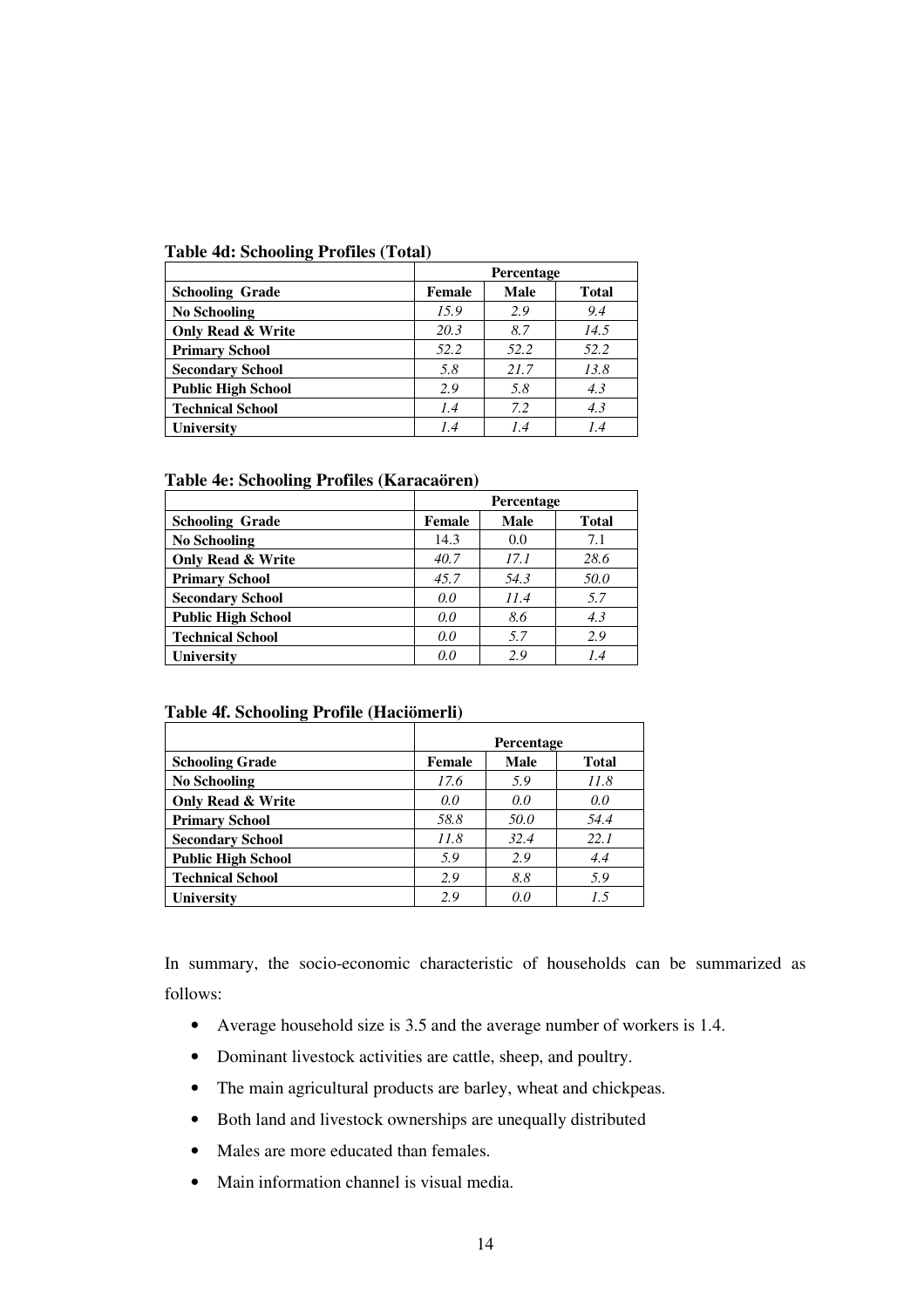#### **3.3 Findings on Time Use Patterns**

In this section, we turn our focus to the time use patterns of household and their relationship with the socio-economic characteristics of the households.

The study classifies activities taking place during a given period as agricultural economic activities, non-agricultural economic activities, activities for personal development, and other activities. A detailed list of these activities is presented in Annex A. This classification of activities is used to derive the descriptive statistics and also for testing the differences in time use patterns by socioeconomic characteristics of household members. The differences in time use patterns are tested using one-way ANOVA analysis for sex, age and education. Furthermore, differences between the villages for a given day as well as differences between bazaar days and ordinary days for a given village are also tested. The aggregated tables presented below are constructed by employing all the observations from the two villages and treating each visit as an independent observation.<sup>2</sup>

Figure 2 illustrates the average time use patterns for males, females and the total. On the average, the villagers spend over half of their non-sleeping time on non-economic activities including personal development. The time spent on agricultural and nonagricultural economic activities is about the same and constitute little less than half of their time spent. The males on the average spend more time on all activities than females except for personal development which is contrary to our expectations regarding the schooling by gender.

Table 5 presents the average times devoted to different activities by gender and the day (bazaar or ordinary). As it is evident from this table, there are no significant differences for average times spend on different activities between the days if gender groups are treated individually. The only exception is non-agricultural economic activities for females. In the case of females, there are statistically significant differences for mean time spent on nonagricultural economic activities between the two days in which the activity is realized. However, once the gender groups are aggregated the results change. The last column of the

 $2^2$  The detailed ANOVA tests and descriptive statistics for each activity, for each month, in different villages, for different days are available from the authors upon request.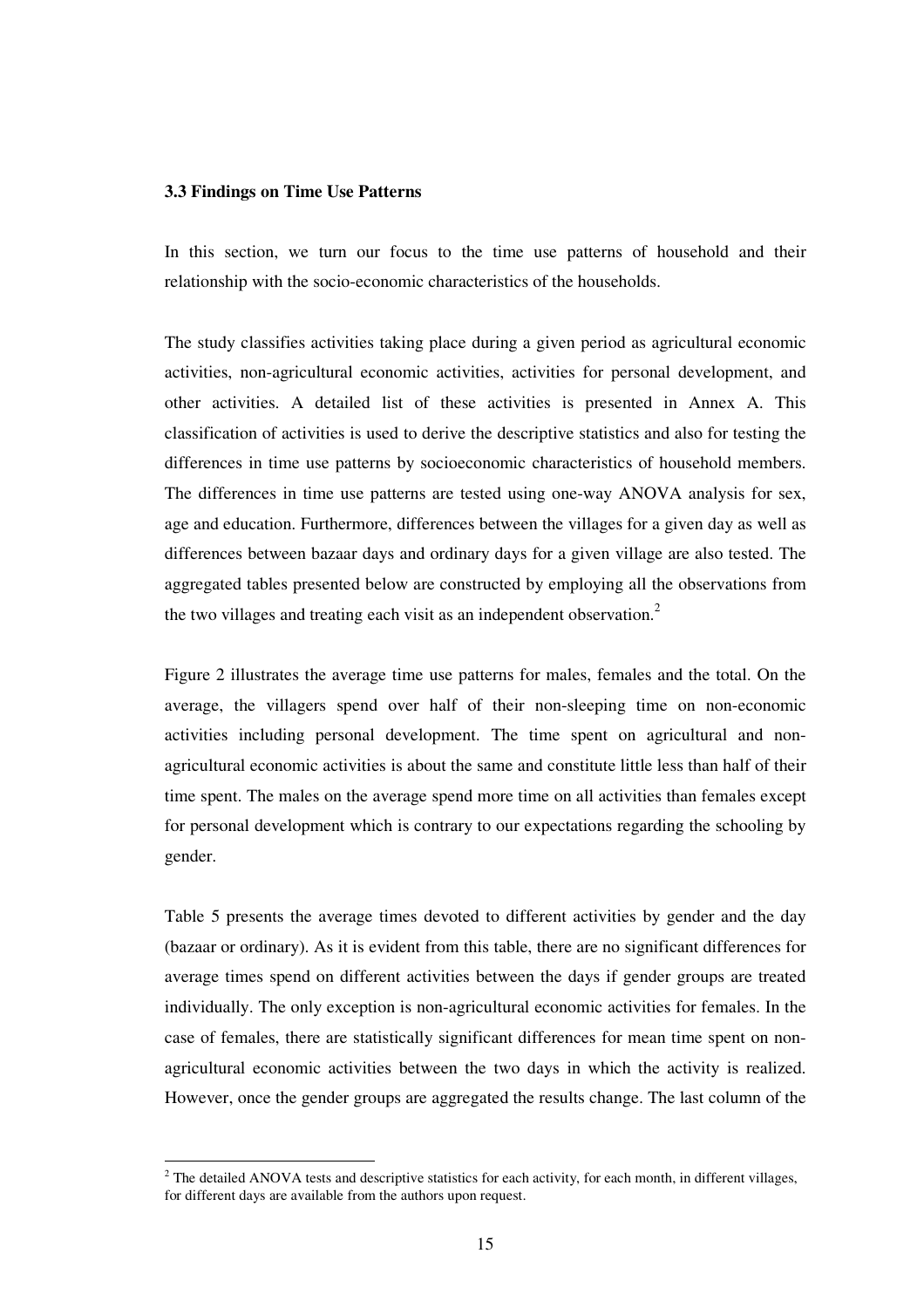table indicates that there are significant differences in average time devoted to both agricultural and non-agricultural economic activities between an ordinary and bazaar day.





Table 6 introduces average time spent on different activities by gender and age groups. For all age intervals, average time spend on activities is higher for males, apart from "less than 25" and "more than 50" age groups for non-agricultural economic activities. For males, there are statistically significant differences in average time spent on all activities by age groups. On the other hand, the situation is slightly different for females. We do not observe any statistically significant differences between age groups in the case of agricultural economic activities. In otherwords females devote their time more or less equally on the agricultural economic activities independent of age. Finally, when all the observations are combined, a statistically significant differences for each activity category is observed by age groups.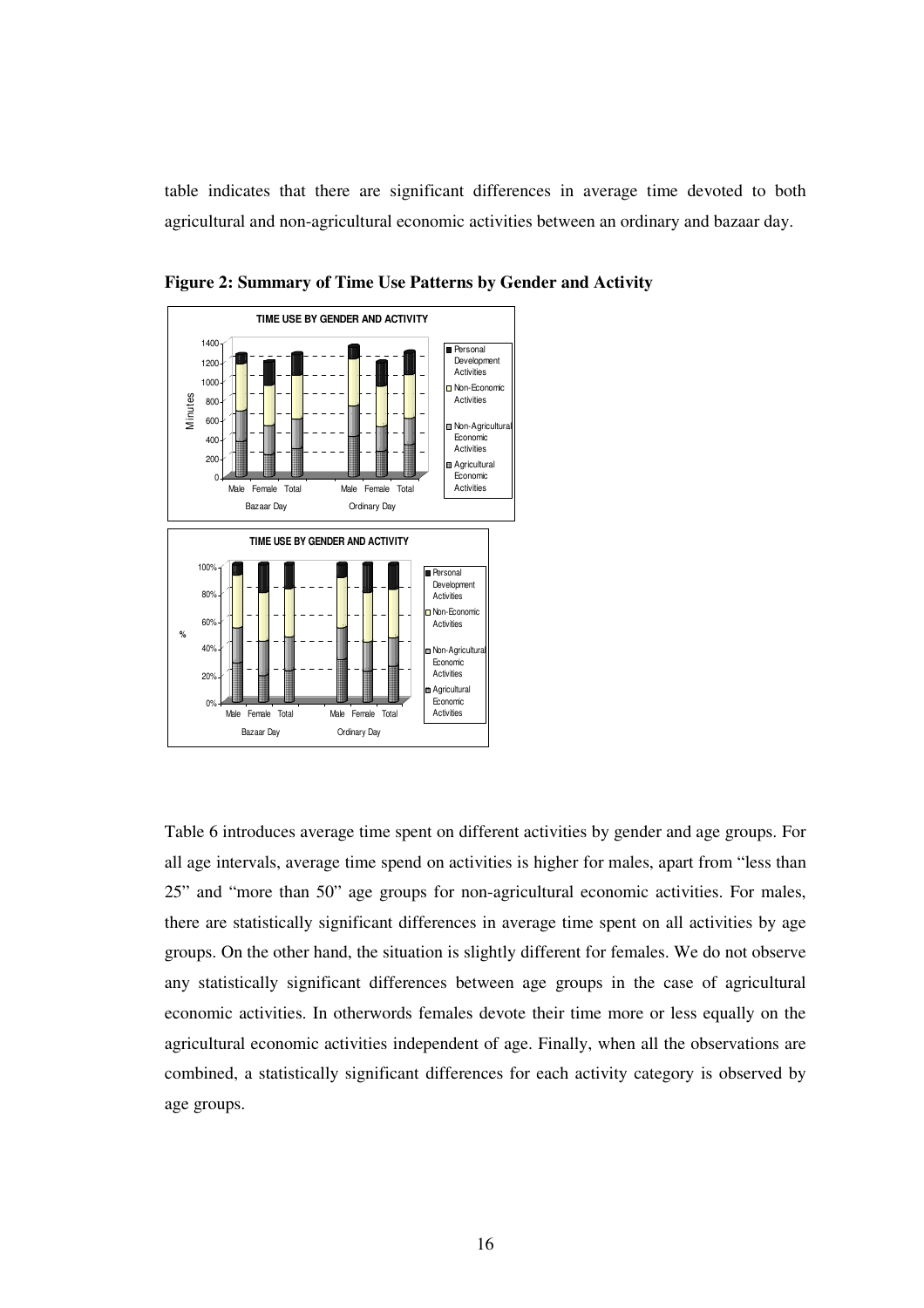| (Minutes)                                   |        |                     |            |        |                     |            |              |             |            |  |  |  |
|---------------------------------------------|--------|---------------------|------------|--------|---------------------|------------|--------------|-------------|------------|--|--|--|
|                                             |        | Male                |            |        | <b>Female</b>       |            | <b>Total</b> |             |            |  |  |  |
| <b>Activities</b>                           | Bazaar | Day<br><b>Other</b> | ⋤<br>Prob. | Bazaar | Day<br><b>Other</b> | 国<br>Prob> | aar<br>Baz   | day<br>ther | Fob>F<br>≏ |  |  |  |
| <b>Agricultural Economic Activities</b>     | 363    | 416                 | 0.14       | 227    | 265                 | 0.13       | 288          | 332         | 0.05       |  |  |  |
| <b>Non-Agricultural Economic Activities</b> | 322    | 315                 | 0.89       | 300    | 252                 | 0.02       | 309          | 272         | 0.09       |  |  |  |
| <b>Non-Economic Activities</b>              | 487    | 490                 | 0.92       | 418    | 424                 | 0.77       | 452          | 457         | 0.80       |  |  |  |
| <b>Personal Development Activities</b>      | 90     | 120                 | 0.90       | 240    | 238                 | 0.99       | 215          | 22.         | 0.94       |  |  |  |

**Table 5: Average Time Devoted to Activities by Gender and Day (Bazaar or Ordinary)\***

*\*Prob>F column reports the probability values that there is no differences in means. Hence, a 0.00 value implies that the means are not equal statistically.*

Note: Averages are based on the persons reporting that activity and the numbers of activities in the groups vary.

| Table 6: Average Time Devoted to Activities by Gender and Age Groups* |  |  |  |
|-----------------------------------------------------------------------|--|--|--|
|-----------------------------------------------------------------------|--|--|--|

| (Minutes)                                   |             |         |                |          |  |                  |     |                 |                 |  |                   |           |     |              |
|---------------------------------------------|-------------|---------|----------------|----------|--|------------------|-----|-----------------|-----------------|--|-------------------|-----------|-----|--------------|
|                                             |             |         | <b>Male</b>    |          |  | Female           |     |                 |                 |  | <b>Total</b>      |           |     |              |
| <b>Activities</b>                           | ੩<br>5<br>N | 35      | $\overline{5}$ | Prob>F   |  | $\ddot{ }$<br>2Ś | 25  | $\overline{50}$ | Prob>F          |  | $\clubsuit$<br>25 | ın,<br>L) | ິຈິ | Prob>F       |
| <b>Agricultural Economic Activities</b>     |             | 423 447 |                | 339 0.04 |  | 263              | 257 |                 | $225 \mid 0.34$ |  | 333               |           |     | 350 276 0.02 |
| <b>Non-Agricultural Economic Activities</b> |             | 419 297 |                | 231 0.00 |  | 295              | 301 |                 | 240 0.03        |  | 341               |           |     | 300 236 0.00 |
| <b>Non-Economic Activities</b>              |             | 396 404 |                | 601 0.00 |  | 396              | 356 |                 | 486 0.00        |  | 396               |           |     | 374 548 0.00 |
| <b>Personal Development Activities</b>      |             | 105     |                |          |  |                  | 239 |                 |                 |  |                   | 218       |     |              |

*\*Prob>F column reports the probability values that there is no differences in means. Hence, a 0.00 value implies that the means are not equal statistically.*

Note: Averages are based on the persons reporting that activity. and the numbers of activities in the groups vary.

Next we look at the time use patterns by level of education, namely less than primary school, primary school and more than primary school (Table 7). In all categories, except less than primary case for non agricultural economic activities, the averages of time spent by males are higher than those of females. In case of male education groups, we only find statistically significant differences for non-economic activities. For females, the analysis produces statistically significant results for non-agricultural economic and other noneconomic activities. However, when all activities are summed by gender, we notice that there are statistically significant differences in the average time devoted to activities by education groups except for personal development activities..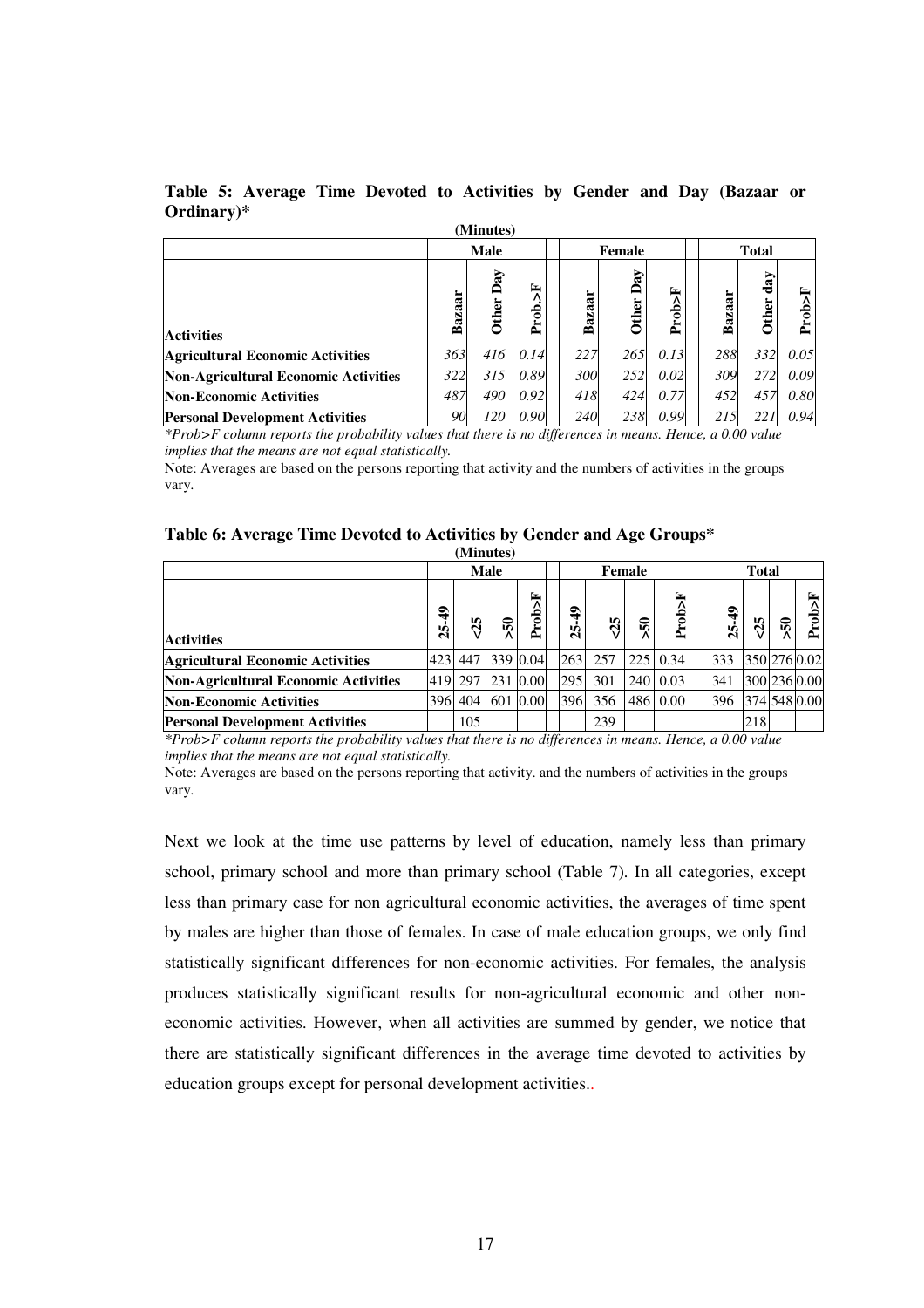**Table 7: Average Time Devoted to Activities by Gender and Education Groups\* (Minutes)**

|                                         | <b>Male</b>          |                |                  |          |  | <b>Female</b>          |                         |        |            |  | All                     |                            |         |        |  |
|-----------------------------------------|----------------------|----------------|------------------|----------|--|------------------------|-------------------------|--------|------------|--|-------------------------|----------------------------|---------|--------|--|
| <b>Activities</b>                       | than<br>$\mathbf{r}$ | ā<br>rima<br>έ | ><br>rimar;<br>≏ | Prob>F   |  | than<br>Primary<br>ess | than<br>Primary<br>More | rimary | Fob>F<br>≏ |  | than<br>imar<br>SS<br>≏ | han<br>><br>rima<br>ω<br>ā | Primary | Prob>F |  |
| <b>Agricultural Economic Activities</b> | 289                  | 393            |                  | 409 0.13 |  | 245                    | 163                     |        | 259 0.14   |  | 253                     | 348                        | 324     | 0.01   |  |
| Non-Agricultural Economic Activities    | 215                  | 334            | 333              | 0.27     |  | 241                    | 313                     | 286    | 0.05       |  | 237                     | 325                        | 303     | 0.01   |  |
| <b>Non-Economic Activities</b>          | 623                  | 415            | 510              | 0.00     |  | 447                    | 344                     | 429    | 0.01       |  | 492                     | 394                        | 469     | 0.00   |  |
| <b>Personal Development Activities</b>  |                      | 105            |                  |          |  |                        | 285                     | 117    | 0.08       |  |                         | 249                        |         | 0.15   |  |

*\*Prob>F column reports the probability values that there is no differences in means. Hence, a 0.00 value implies that the means are not equal statistically.*

Note: Averages are based on the persons reporting that activity. and the numbers of activities in the groups vary.

Furthermore, the following generalizations can be drawn from detailed results<sup>3</sup> which are also based on the averages of the persons reporting a specific activity:

- In Karacaören, there are statistically significant differences in the average time spend between males and females for agricultural economic activities on the bazaar day in October and August. Males tend to devote more time on those activities in October and August. Only females are engaged in agricultural economic activities on the bazaar day in May.
- In Haciömerli, more or less the same trend is observed, but the periods of the year change. We only observe statistically significant differences for agricultural economic activities on the bazaar day in October and May.
- In Hacıömerli statistically significant differences in time use for agricultural economic activities exist in October and August like in Karacaören.
- Both during the bazaar day and the ordinary day, no statistically significant differences exist among the males or females of the two different villages, except for non-economic activities in bazaar day in August.

\_\_\_\_\_\_\_\_\_\_\_\_\_\_\_\_\_\_\_\_

<sup>&</sup>lt;sup>3</sup> Detailed tables are available from the authors upon request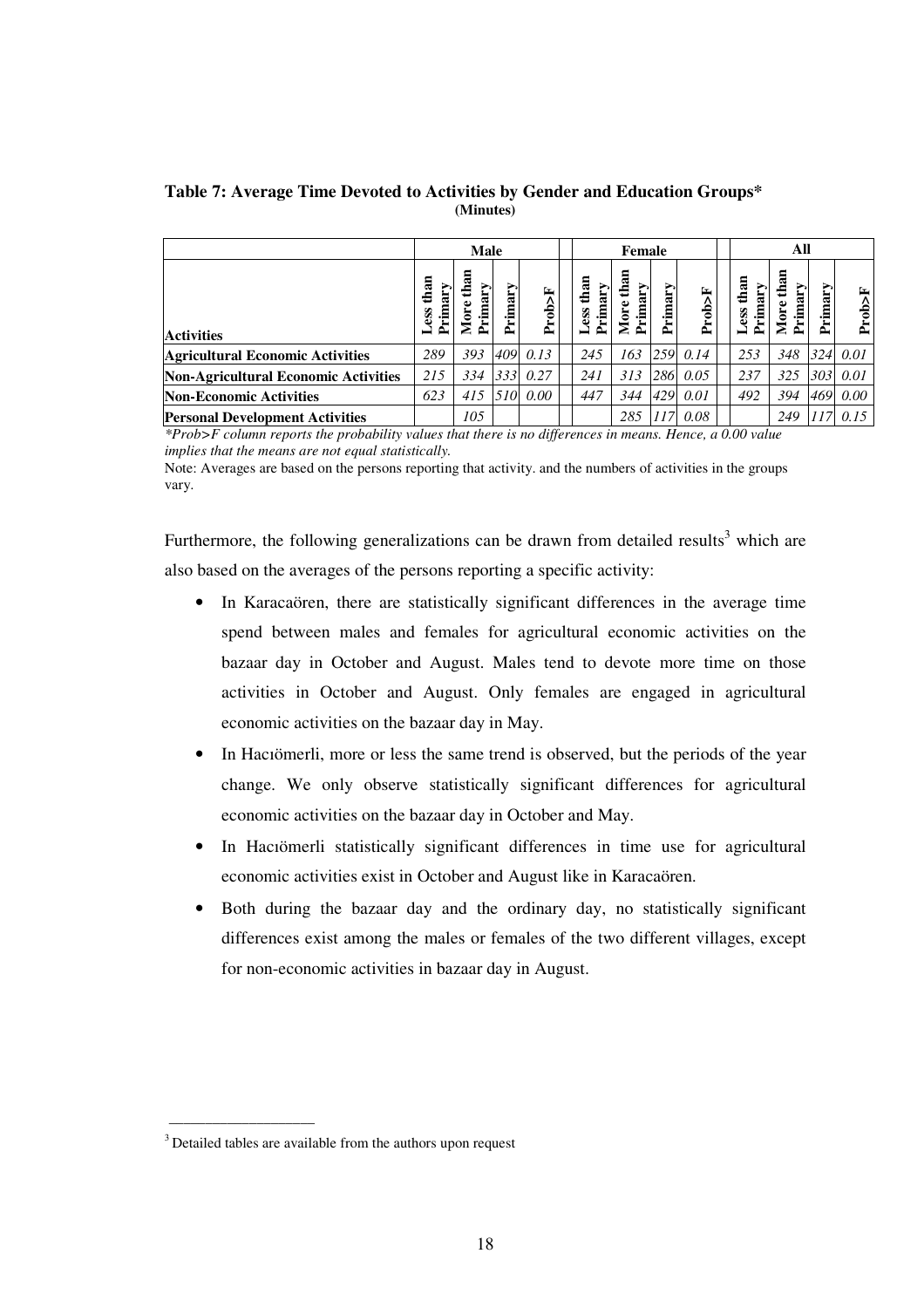### **4. Concluding Remarks and Directions for Further Research**

The generalizations above are based on the averages reporting the activity in questions. In a following paper, we will consider the average time use based on the total persons in the sample and we will try to test the following further hypothesis suggested by the findings of this paper:

- $\triangleright$  Time use patterns change during different days of the week and months of the year: The differences in time use patterns between the bazaar day and an ordinary day has been clearly demonstrated by the findings of this study which are based on average time use of the persons reporting the activity in question.
- $\triangleright$  Time use patterns change by socio-economic characteristics of the household and by age, gender, and education of the individuals.
- $\triangleright$  Time use patterns show variations between regions both in terms of economic activities and in terms of socio-economic characteristics.
- $\triangleright$  Time use patterns differ by the type of activity and the time use for different activities differ by household and individual characteristics.
- $\triangleright$  Significant differences exist in the time use patterns of different genders rather than time spent magnitudes.
- $\triangleright$  Women contrary to expectations do not spend more time in agricultural economic activities although differentiation of men's and women's roles is observed in agriculture.

To the best of our knowledge, this is the first attempt to study rural time use behavior in Turkey. The methodology proposed in this study can be applied in the future to different regions of Turkey to gather a larger set of time use data to draw a clearer picture of regional differences in time use patterns together with different socio-economic characteristics of each region. Such a study might provide valuable insights in the formulating regional as well as national policies.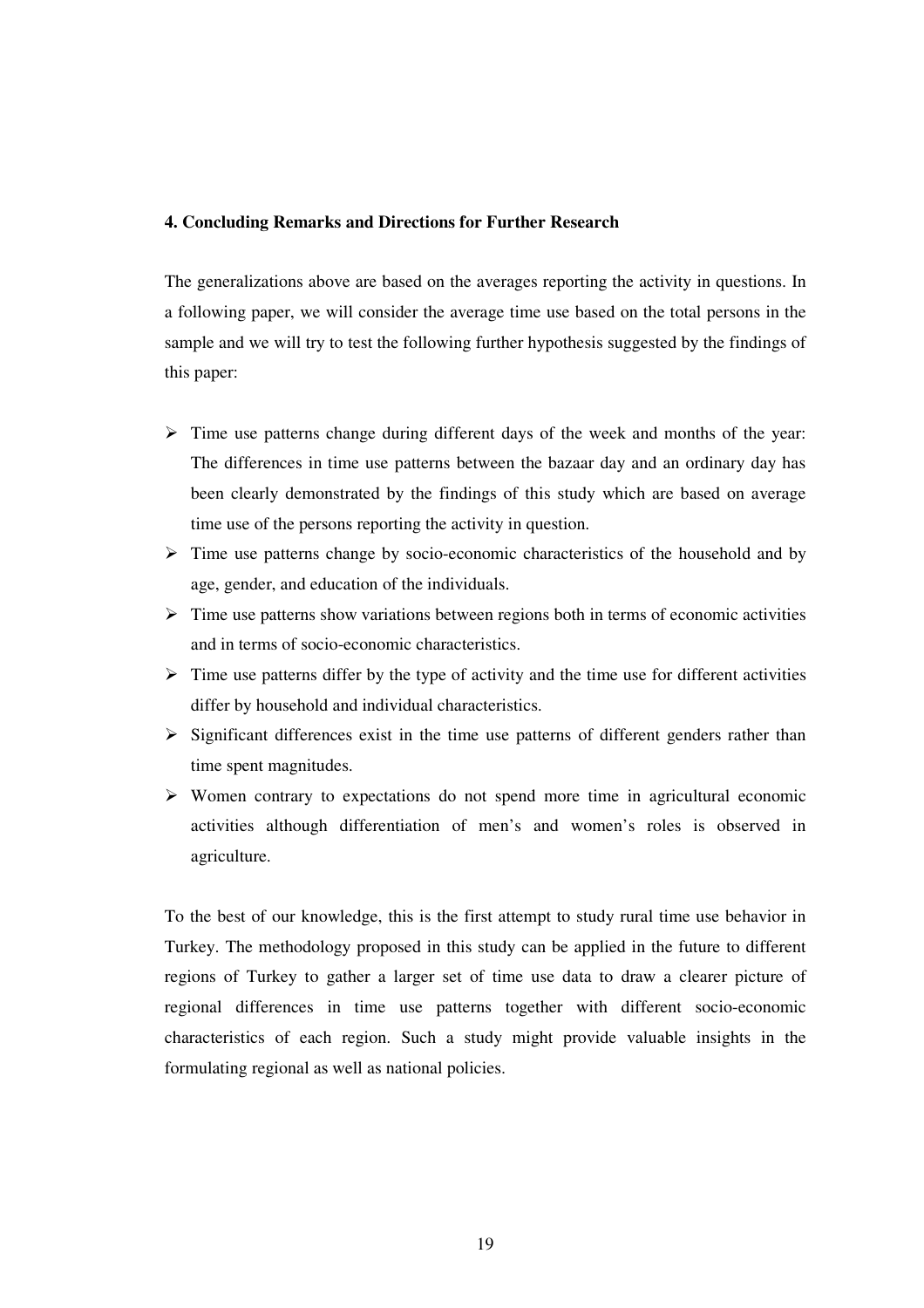#### **References**

- Acharya, M., and Bennett, L. 1981, "The Rural Women of Nepal. The Status of Women in Nepal", *Vol. II: Field Studies, part 9.* Tribhuvan University, Centre for Economic Development and Administration, Kathmandu. Nepal.
- Acharya M., 1999, "Time-Budget Studies for Measurement of Human Welfare", I*ntegrating paid and unpaid work into national policies: Selected papers*, UNDP.
- Alexander, P. and Baden, S., 2000, "Glossary on Macroeconomics from a Gender Perspective", *BRIDGE report no. 48*, Brighton, U.K.: Institute of Development Studies.
- Apps, P. 2003, "Gender, Time Use and Models of the Household", *IZA Discussion Paper*, no.796.
- Bachman, S.L., 2000, "A New Economics of Child Labor: Searching for Answers Behind the Headlines", *Journal of International Affairs*, 53, 545-72.
- Boserup, E, 1970, *Women's Role in Economic Development*, London: Allen&Unwin.
- Cain, M.T., 1991, "The Activities of the Elderly in Rural Bangladesh", *Population Studies*, 45, 189-202.
- Collier, P., 1993, "The Impact of Adjustment on Women" in Demery, L., Ferroni M.and Grootaert C.(eds.) *Understanding the Effects of Policy Reform*, The World Bank, Washington D.C.
- Deere, C.D., 1995, "What Difference Does Gender Make? Rethinking Peasant Studies", *Feminist Economics*, 1, 53-72.
- Deere, C. D. and León, M., 1982, *Women in Andean Agricultura: Peasant Production and Rural Wage Employment in Colombia and Peru.* Geneva: International Labour Office.
- Eikeland, S., 1999, "New Rural Productivity? Household Strategies and Rural Renewal in Norway", *Sociologica Ruralis*, 39, 359-76.
- Elson, D., 1999, "Labour Markets as Gendered Institutions: Equality, Efficiency and Empowerment", *World Development*, 27, 611-27.
- Guyer, J., 1991, "Female Farming in Anthropology and African History", in M.di Leonardo (ed.) *Gender at the Crossroads of Knowledge: Feminist Anthropology in the Postmodern Era*. Berkeley: University of California Press.
- Jacoby, H.G., 1993, "Shadow Wages and Peasant Family Labor Supply: An Econometric Application to the Peruvian Sierra", *Review of Economic Studies*, 60, 903-22.

Kasnakoğlu, Z., Dayıoğlu, M., and Erdil, E., 1996, "Time Use and Estimation of Value of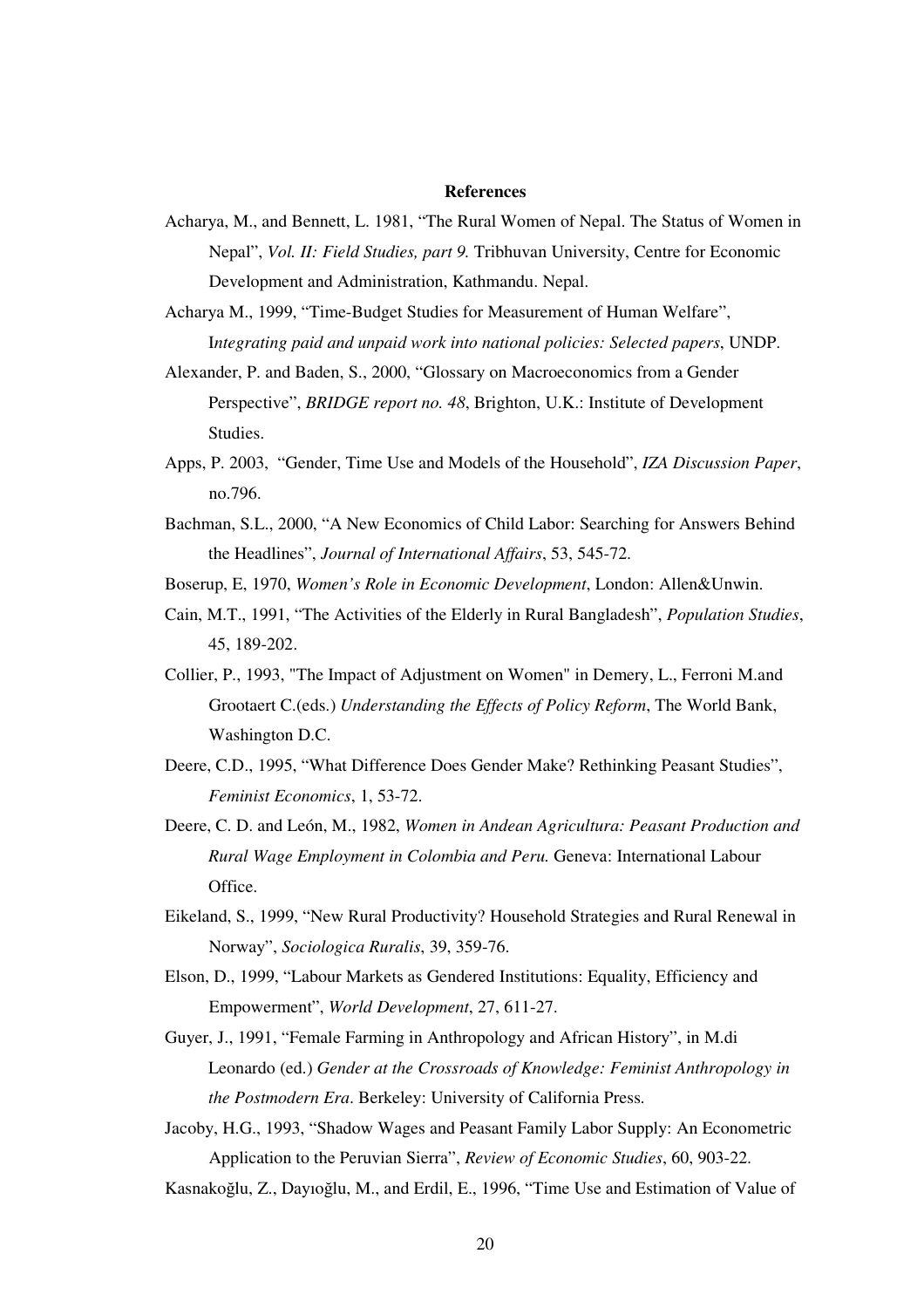Household Production", *ERC Working Papers*, no. 96/07.

- Kasnakoglu, Z. And Dayioglu, M., 2002, "Measuring the Value of Home Production in Turkey" in T. Bulutay (ed.), *New Developments in National Accounts* , 73-97.
- Kevane, M. And Wydick, B., 2001, "Social Norms and the Time Allocation of Women's Labor in Burkina Faso", *Review of Development Economics*, 5, 199-29.
- Kim J. And Zepeda L., 2004, "When the Work is Never Done: Time Allocation in US Family Farm Households", *Feminist Eonomics*, 10, 115-39.
- Pagán, J.A, 1998, "Gender Differences in Labor Market Decisions in Rural Guatemala", Unpublished Manuscript, The University of Texas Pan-American.
- Reardon, T., 1997, "Using Evidence of Household Income Diversification to Inform:Study of the Rural Non Farm Labor Market in Africa", *World Development*, 25, 735-47.
- Rose, E., 2000, "Gender Bias, Credit Constraints and Time Allocation in Rural India", *The Economic Journal*, 110, 738-58.
- Ruben, R. and Ruiter A. De, 2002, "Labor, Leisure and Household Income in Rural Settlements: An Empirical Assessment in the Atlantic Zone of Costa Rica", *Leisure Studies*, 21, 201-20.
- SIS, 1996, *Time Use Pilot Study Report*.
- Stephens, L., 1991, *Zapotec Women*, Austin: University of Texas Press.
- Thorsen, D., 2002, "'We Help our Husbands!' Negotiating the Household Budget in Rural Burkina Faso", *Development and Change*, 33, 129-46.
- Tibaijuka, A., 1994. "The Cost of Differential Gender Roles in African Agriculture: A Case Study of Smallholder Banana-Coffee Farms in the Kagera Region, Tanzania," *Journal of Agricultural Economics*, 45**,** 69-81.
- Turner, M.D., 2000, "Drought, Domestic Budgeting and Wealth Distribution in Sahelian Households", *Development and Change*, 31, 1009-35.
- UNDP, 1995, *Platform for Action, Report from the Fourth World Conference on Women,* Beijing, United Nations.
- Whitehead, A, 1999, "'Lazy Men', Time Use, and Rural Development in Zambia", *Gender and Development*, 7, 49-61.